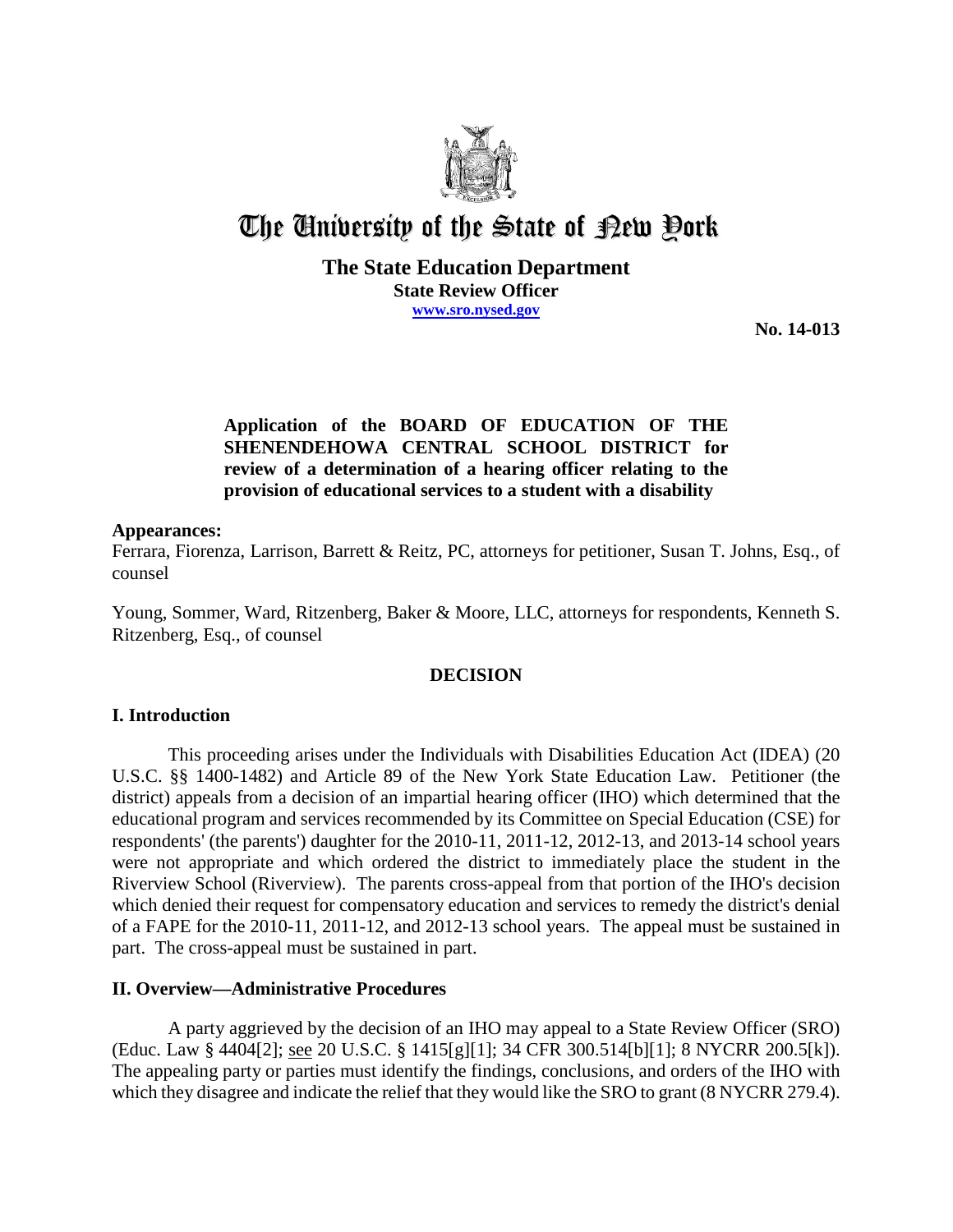The opposing party is entitled to respond to an appeal or cross-appeal in an answer (8 NYCRR 279.5). The SRO conducts an impartial review of the IHO's findings, conclusions, and decision and is required to examine the entire hearing record; ensure that the procedures at the hearing were consistent with the requirements of due process; seek additional evidence if necessary; and render an independent decision based upon the hearing record (34 CFR 300.514[b][2]; 8 NYCRR 279.12[a]). The SRO must ensure that a final decision is reached in the review and that a copy of the decision is mailed to each of the parties not later than 30 days after the receipt of a request for a review, except that a party may seek a specific extension of time of the 30-day timeline, which the SRO may grant in accordance with State and federal regulations (34 CFR 300.515[b], [c]; 8 NYCRR 200.5[k][2]).<sup>1</sup>

#### **III. Facts and Procedural History**

 $\overline{a}$ 

The parties' familiarity with the extensive factual and procedural history of the case, the IHO's decision, and the specification of issues for review on appeal, is presumed and will not be recited here.<sup>2</sup> The student has multiple developmental disabilities and was 15 years old at the commencement of the underlying proceedings (Parent Ex. 1A at p. 2).<sup>3</sup> In a 20-page amended due process complaint notice, dated May 29, 2013, the parents requested an impartial hearing to address over 100 claims raised by the parents relative to the 2009-10, 2010-11, 2011-12, and 2013- 14 school years and each individualized education program (IEP) developed and amended by the CSE for those school years (see Parent Ex. 1A at pp.  $1-20$ ).<sup>4</sup> The parents alleged that the district failed to offer the student a free appropriate public education (FAPE) for each of the four school years in question (id. at pp. 17-18). For relief, the parents requested immediate placement of the student at Riverview at public expense for the  $2013-14$  school year  $(id.)$ <sup>5</sup> In addition, to remedy the district's alleged denial of a FAPE arising from claims that the district denied the student

<sup>&</sup>lt;sup>1</sup> The administrative procedures applicable to the review of disputes between parents and school districts regarding any matter relating to the identification, evaluation or educational placement of a student with a disability, or a student suspected of having a disability, or the provision of a free appropriate public education to such student are well established and described in broader detail in previous decisions issued by the Office of State Review (e.g., Application of the Dep't of Educ., 12-228; Application of the Dep't of Educ., Appeal No. 12- 087; Application of a Student with a Disability, Appeal No. 12-165; Application of the Dep't of Educ., Appeal No. 09-092).

 $<sup>2</sup>$  Any additional facts necessary to the disposition of the parties' arguments will be set forth below as necessary</sup> to resolution of the issues presented in this appeal.

<sup>&</sup>lt;sup>3</sup> The hearing record reflects the student has received a diagnosis of FG syndrome in August 2004 (Dist. Ex. 20) at p. 1). The student's eligibility for special education programs and related services as a student with multiple disabilities is not in dispute in this appeal (see 34 CFR 300.8[c][7]; 8 NYCRR 200.1[zz][8]). The student's IEPs have consistently listed, and the parties do not dispute, the student's eligibility for special education and services on a 12-month (extended school year) basis (IHO Decision at p. 3; see Dist. Exs. 7; 9; 10; 14; 18; 19; 25; 28; 30; 32; 39).

<sup>4</sup> The parents initially filed a due process complaint notice dated December 21, 2012 (Dist. Ex. 1), which was superseded by the amended due process complaint notice dated May 29, 2013 (Parent Ex. 1A).

<sup>&</sup>lt;sup>5</sup> Riverview is an out-of-state nonpublic residential school (see Tr. pp. 1082-83, 1259-60). The Commissioner of Education has approved Riverview as a school with which school districts may contract to instruct students with disabilities (see id.; see also 8 NYCRR 200.1[d][7], 200.7).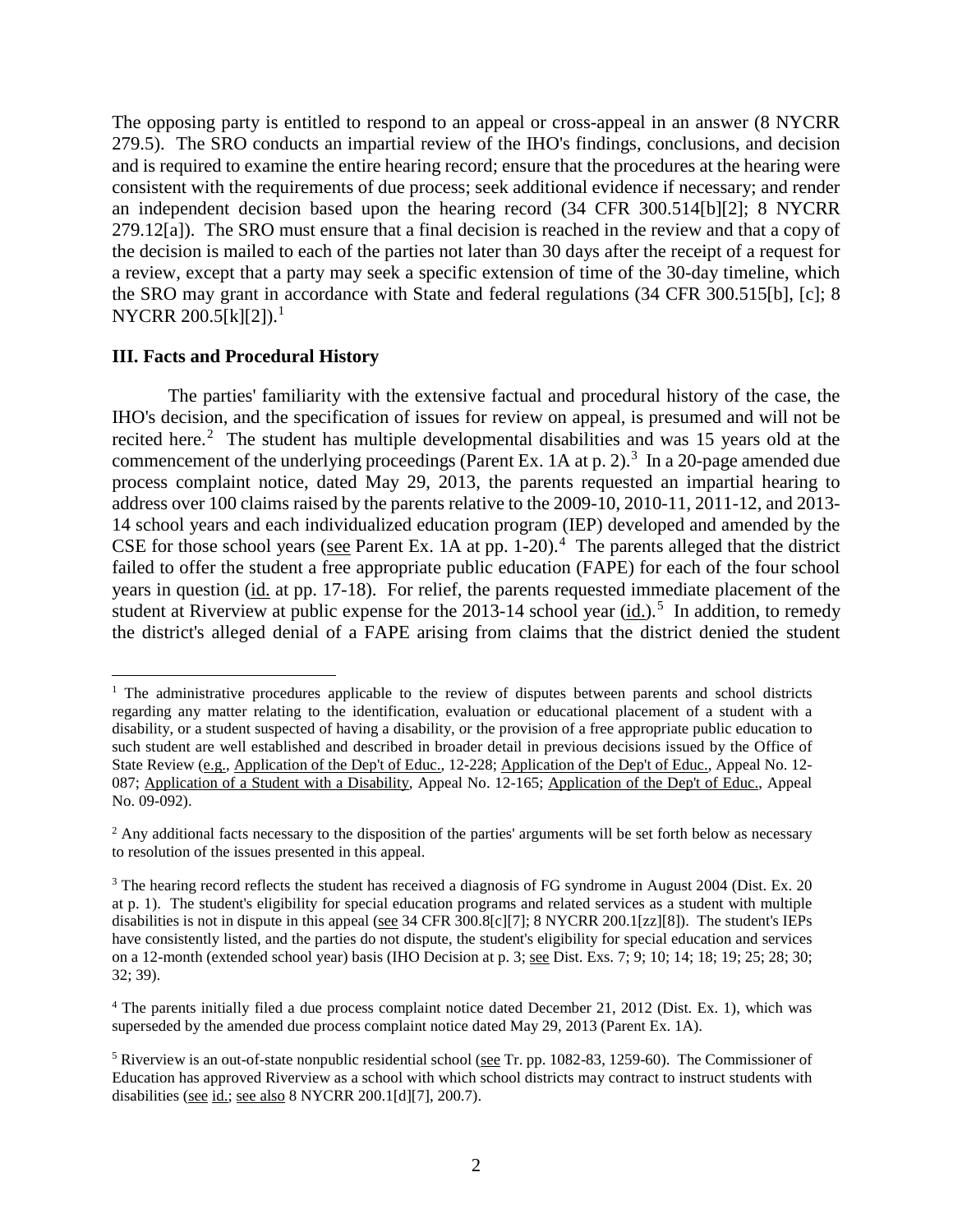particular related services during the 2010-11, 2011-12, and 2012-13 school years, the parents requested compensatory education and services (id. at 19).

On March 14, 2013, an impartial hearing convened in this matter and concluded on July 30, 2013, after eight days of proceedings (see Tr. pp. 1-1362). By decision dated December 18, 2013, the IHO found that the district denied the student a FAPE for the second half of the 2010- 11 school year and the 2011-12, 2012-13, and 2013-14 school years (IHO Decision at pp. 11-27). As relief, the IHO ordered the district to immediately place the student in the residential program at Riverview at public expense for the 2013-14 school year, beginning with the student's first day of attendance after September 1, 2013 (id. at p. 36). The IHO also directed the district to reimburse the parents for a portion of the costs of the student's tuition at Riverview for the summer of 2013 (id. at p. 37).

The IHO further directed the district to fund a comprehensive independent occupational therapy (OT) evaluation in order to provide the basis for developing appropriate long-term goals and short-term objectives to address all of the student's OT needs (IHO Decision at p. 36). Relative to the IHO's finding that the district recommended an insufficient level of related services during the 2010-11, 2011-12, and 2012-13 school years, the IHO directed the district to convene a CSE meeting to prepare an IEP for the student that included related services with corresponding long term goals and short-term objectives, to be provided on a 12-month basis, consisting of: two sessions per week of 1:1 (direct) OT; three sessions per week of small group speech-language therapy; one session per week of 1:1 speech-language therapy; one session per week of 1:1 assistive technology services; and an unspecified amount of individual and group counseling services to address social skills (id. at pp. 36-37). The IHO denied, however, the parents' request for compensatory education in the form of three years of post-secondary education at Riverview (id. at p. 27-29, 37). The IHO reasoned that, although the district did not offer the student a FAPE for the 2010-11, 2011-12, and 2012-13 school years, and the district offered the student an insufficient level of related services, this did not rise to the level of a gross violation of the IDEA or a denial of, or exclusion from, educational services that would justify a compensatory education award (id. at pp. 28-29).

The district appeals, seeking to overturn the IHO's determinations that the district failed to offer the student a FAPE for the 2010-2011, 2011-2012, 2012-2013, and 2013-14 school years and that the parents were entitled to the particular relief awarded. In an answer and cross-appeal, the parents assert that the erred IHO insofar as she denied the parents' request for compensatory education and services to remedy the district's denial of a FAPE for the 2010-11, 2011-12, and 2012-13 school years. The parties' familiarity with the particular issues for review on appeal in the district's petition and in the parents' answer and cross-appeal is once again presumed and will be addressed during the course of the analysis below.

#### **IV. Applicable Standards**

Two purposes of the IDEA (20 U.S.C. §§ 1400-1482) are (1) to ensure that students with disabilities have available to them a FAPE that emphasizes special education and related services designed to meet their unique needs and prepare them for further education, employment, and independent living; and (2) to ensure that the rights of students with disabilities and parents of such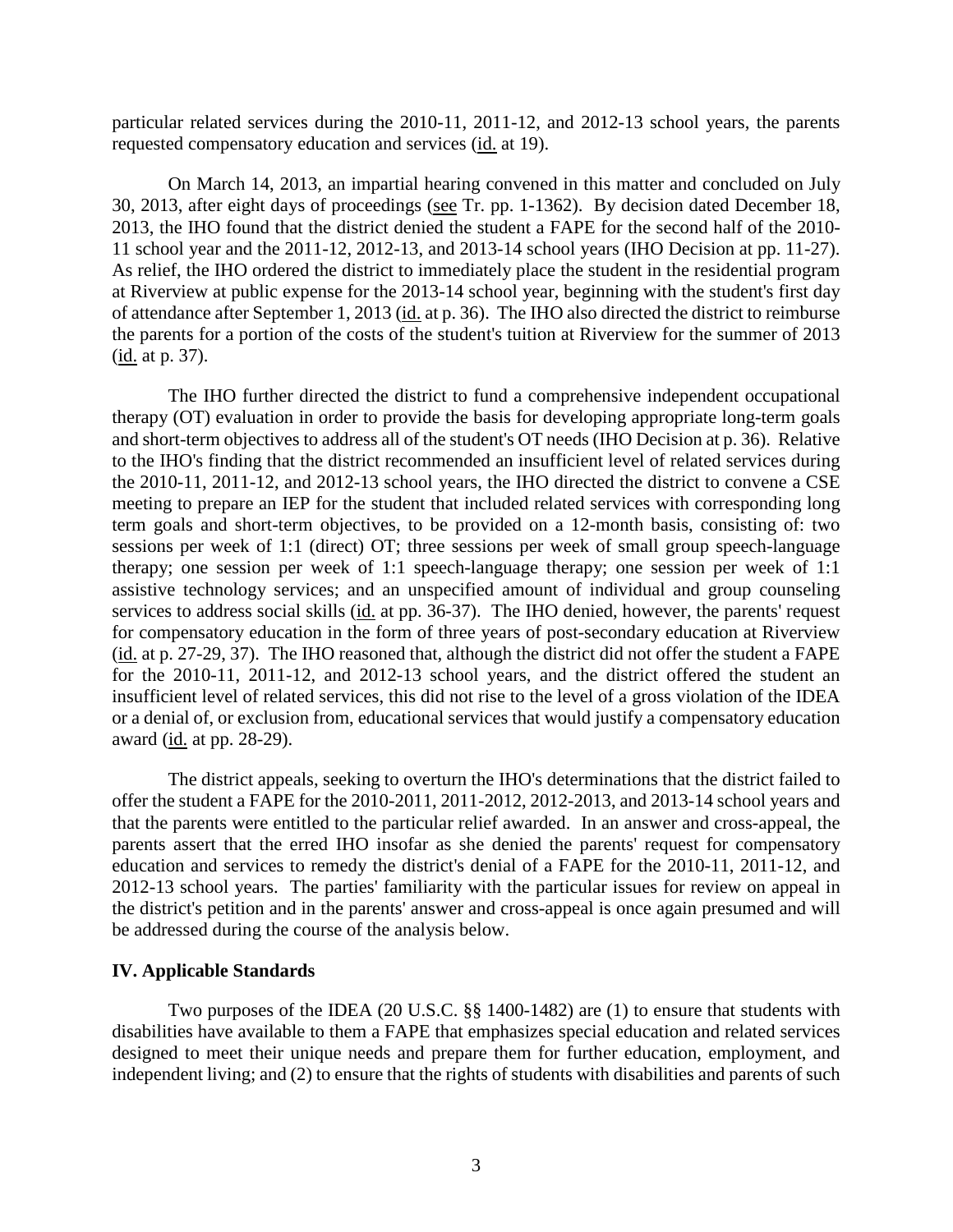students are protected (20 U.S.C. § 1400[d][1][A]-[B]; see generally Forest Grove Sch. Dist. v. T.A., 557 U.S. 230, 239 [2009]; Bd. of Educ. v. Rowley, 458 U.S. 176, 206-07 [1982]).

A FAPE is offered to a student when (a) the board of education complies with the procedural requirements set forth in the IDEA, and (b) the IEP developed by its CSE through the IDEA's procedures is reasonably calculated to enable the student to receive educational benefits (Rowley, 458 U.S. at 206-07; R.E. v. New York City Dep't of Educ., 694 F.3d 167, 189-90 [2d Cir. 2012]; M.H. v. New York City Dep't of Educ., 685 F.3d 217, 245 [2d Cir. 2012]; Cerra v. Pawling Cent. Sch. Dist., 427 F.3d 186, 192 [2d Cir. 2005]). "'[A]dequate compliance with the procedures prescribed would in most cases assure much if not all of what Congress wished in the way of substantive content in an IEP'" (Walczak v. Florida Union Free Sch. Dist., 142 F.3d 119, 129 [2d Cir. 1998], quoting Rowley, 458 U.S. at 206; see T.P. v. Mamaroneck Union Free Sch. Dist., 554 F.3d 247, 253 [2d Cir. 2009]). While the Second Circuit has emphasized that school districts must comply with the checklist of procedures for developing a student's IEP and indicated that "[m]ultiple procedural violations may cumulatively result in the denial of a FAPE even if the violations considered individually do not" (R.E., 694 F.3d at 190-91), the Court has also explained that not all procedural errors render an IEP legally inadequate under the IDEA (M.H., 685 F.3d at 245; A.C. v. Bd. of Educ., 553 F.3d 165, 172 [2d Cir. 2009]; Grim v. Rhinebeck Cent. Sch. Dist., 346 F.3d 377, 381 [2d Cir. 2003]; Perricelli v. Carmel Cent. Sch. Dist., 2007 WL 465211, at \*10 [S.D.N.Y. Feb. 9, 2007]). Under the IDEA, if procedural violations are alleged, an administrative officer may find that a student did not receive a FAPE only if the procedural inadequacies (a) impeded the student's right to a FAPE, (b) significantly impeded the parents' opportunity to participate in the decision-making process regarding the provision of a FAPE to the student, or (c) caused a deprivation of educational benefits (20 U.S.C. § 1415[f][3][E][ii]; 34 CFR 300.513[a][2]; 8 NYCRR 200.5[j][4][ii]; Winkelman v. Parma City Sch. Dist., 550 U.S. 516, 525-26 [2007]; R.E., 694 F.3d at 190; M.H., 685 F.3d at 245; A.H. v. Dep't of Educ., 394 Fed. App'x 718, 720, 2010 WL 3242234 [2d Cir. Aug. 16, 2010]; E.H. v. Bd. of Educ., 2008 WL 3930028, at \*7 [N.D.N.Y. Aug. 21, 2008], aff'd, 361 Fed. App'x 156, 2009 WL 3326627 [2d Cir. Oct. 16, 2009]; Matrejek v. Brewster Cent. Sch. Dist., 471 F. Supp. 2d 415, 419 [S.D.N.Y. 2007], aff'd, 293 Fed. App'x 20, 2008 WL 3852180 [2d Cir. Aug. 19, 2008]).

The IDEA directs that, in general, an IHO's decision must be made on substantive grounds based on a determination of whether the student received a FAPE (20 U.S.C. § 1415[f][3][E][i]). A school district offers a FAPE "by providing personalized instruction with sufficient support services to permit the child to benefit educationally from that instruction" (Rowley, 458 U.S. at 203). However, the "IDEA does not itself articulate any specific level of educational benefits that must be provided through an IEP" (Walczak, 142 F.3d at 130; see Rowley, 458 U.S. at 189). The statute ensures an "appropriate" education, "not one that provides everything that might be thought desirable by loving parents" (Walczak, 142 F.3d at 132, quoting Tucker v. Bay Shore Union Free Sch. Dist., 873 F.2d 563, 567 [2d Cir. 1989] [citations omitted]; see Grim, 346 F.3d at 379). Additionally, school districts are not required to "maximize" the potential of students with disabilities (Rowley, 458 U.S. at 189, 199; Grim, 346 F.3d at 379; Walczak, 142 F.3d at 132). Nonetheless, a school district must provide "an IEP that is 'likely to produce progress, not regression,' and . . . affords the student with an opportunity greater than mere 'trivial advancement'" (Cerra, 427 F.3d at 195, quoting Walczak, 142 F.3d at 130 [citations omitted]; see T.P., 554 F.3d at 254; P. v. Newington Bd. of Educ., 546 F.3d 111, 118-19 [2d Cir. 2008]; Perricelli, 2007 WL 465211, at \*15). The IEP must be "reasonably calculated to provide some 'meaningful' benefit"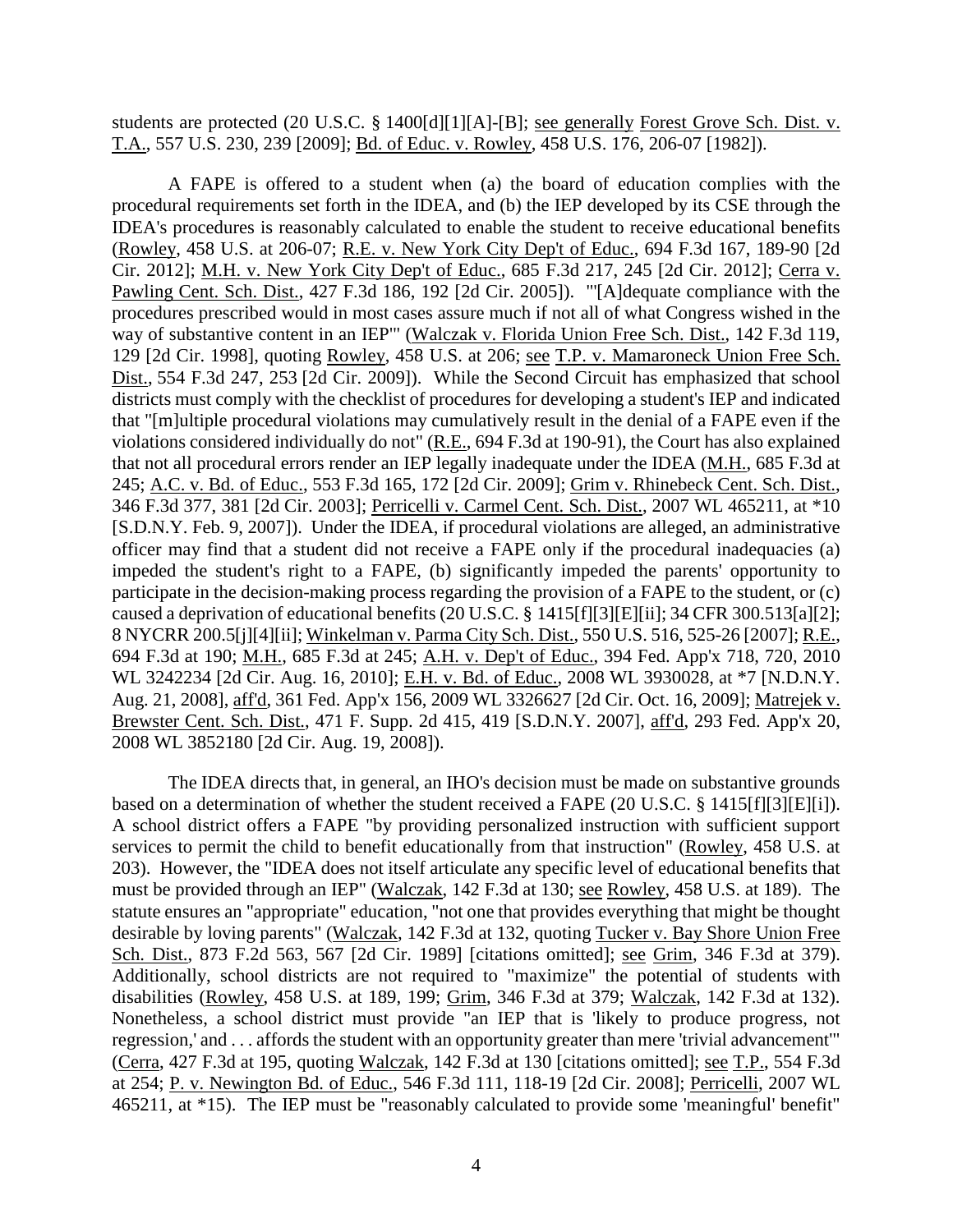(Mrs. B. v. Milford Bd. of Educ., 103 F.3d 1114, 1120 [2d Cir. 1997]; see Rowley, 458 U.S. at 192). The student's recommended program must also be provided in the least restrictive environment (LRE) (20 U.S.C. § 1412[a][5][A]; 34 CFR 300.114[a][2][i], 300.116[a][2]; 8 NYCRR 200.1[cc], 200.6[a][1]; see Newington, 546 F.3d at 114; Gagliardo v. Arlington Cent. Sch. Dist., 489 F.3d 105, 108 [2d Cir. 2007]; Walczak, 142 F.3d at 132; G.B. v. Tuxedo Union Free Sch. Dist., 751 F. Supp. 2d 552, 573-80 [S.D.N.Y. 2010], aff'd, 486 Fed. App'x 954, 2012 WL 4946429 [2d Cir. Oct. 18, 2012]; E.G. v. City Sch. Dist. of New Rochelle, 606 F. Supp. 2d 384, 388 [S.D.N.Y. 2009]; Patskin v. Bd. of Educ., 583 F. Supp. 2d 422, 428 [W.D.N.Y. 2008]).

An appropriate educational program begins with an IEP that includes a statement of the student's present levels of academic achievement and functional performance (see 34 CFR 300.320[a][1]; 8 NYCRR 200.4[d][2][i]; Tarlowe v. New York City Bd. of Educ., 2008 WL 2736027, at \*6 [S.D.N.Y. July 3, 2008] [noting that a CSE must consider, among other things, the "results of the initial evaluation or most recent evaluation" of the student, as well as the "'academic, developmental, and functional needs'" of the student]), establishes annual goals designed to meet the student's needs resulting from the student's disability and enable him or her to make progress in the general education curriculum (see 34 CFR 300.320[a][2][i], [2][i][A]; 8 NYCRR 200.4[d][2][iii]), and provides for the use of appropriate special education services (see 34 CFR 300.320[a][4]; 8 NYCRR 200.4[d][2][v]; see also Application of the Dep't of Educ., Appeal No. 07-018; Application of a Child with a Disability, Appeal No. 06-059; Application of the Dep't of Educ., Appeal No. 06-029; Application of a Child with a Disability, Appeal No. 04-046; Application of a Child with a Disability, Appeal No. 02-014; Application of a Child with a Disability, Appeal No. 01-095; Application of a Child Suspected of Having a Disability, Appeal No. 93-9).

A board of education may be required to reimburse parents for their expenditures for private educational services obtained for a student by his or her parents, if the services offered by the board of education were inadequate or inappropriate, the services selected by the parents were appropriate, and equitable considerations support the parents' claim (Florence County Sch. Dist. Four v. Carter, 510 U.S. 7 [1993]; Sch. Comm. of Burlington v. Dep't of Educ., 471 U.S. 359, 369- 70 [1985]; R.E., 694 F.3d at 184-85; T.P., 554 F.3d at 252). In Burlington, the Court found that Congress intended retroactive reimbursement to parents by school officials as an available remedy in a proper case under the IDEA (471 U.S. at 370-71; see Gagliardo, 489 F.3d at 111; Cerra, 427 F.3d at 192). "Reimbursement merely requires [a district] to belatedly pay expenses that it should have paid all along and would have borne in the first instance" had it offered the student a FAPE (Burlington, 471 U.S. at 370-71; see 20 U.S.C. § 1412[a][10][C][ii]; 34 CFR 300.148).

The burden of proof is on the school district during an impartial hearing, except that a parent seeking tuition reimbursement for a unilateral placement has the burden of proof regarding the appropriateness of such placement (Educ. Law § 4404[1][c]; see R.E., 694 F.3d at 184-85; M.P.G. v. New York City Dep't of Educ., 2010 WL 3398256, at \*7 [S.D.N.Y. Aug. 27, 2010]).

#### **V. Discussion**

The issues presented in this appeal pertain in large part to whether or not the district offered the student an appropriate and sufficient level and type of related services from the 2010-11 through 2013-14 school years and, if not, what relief is available for such violations. Each of the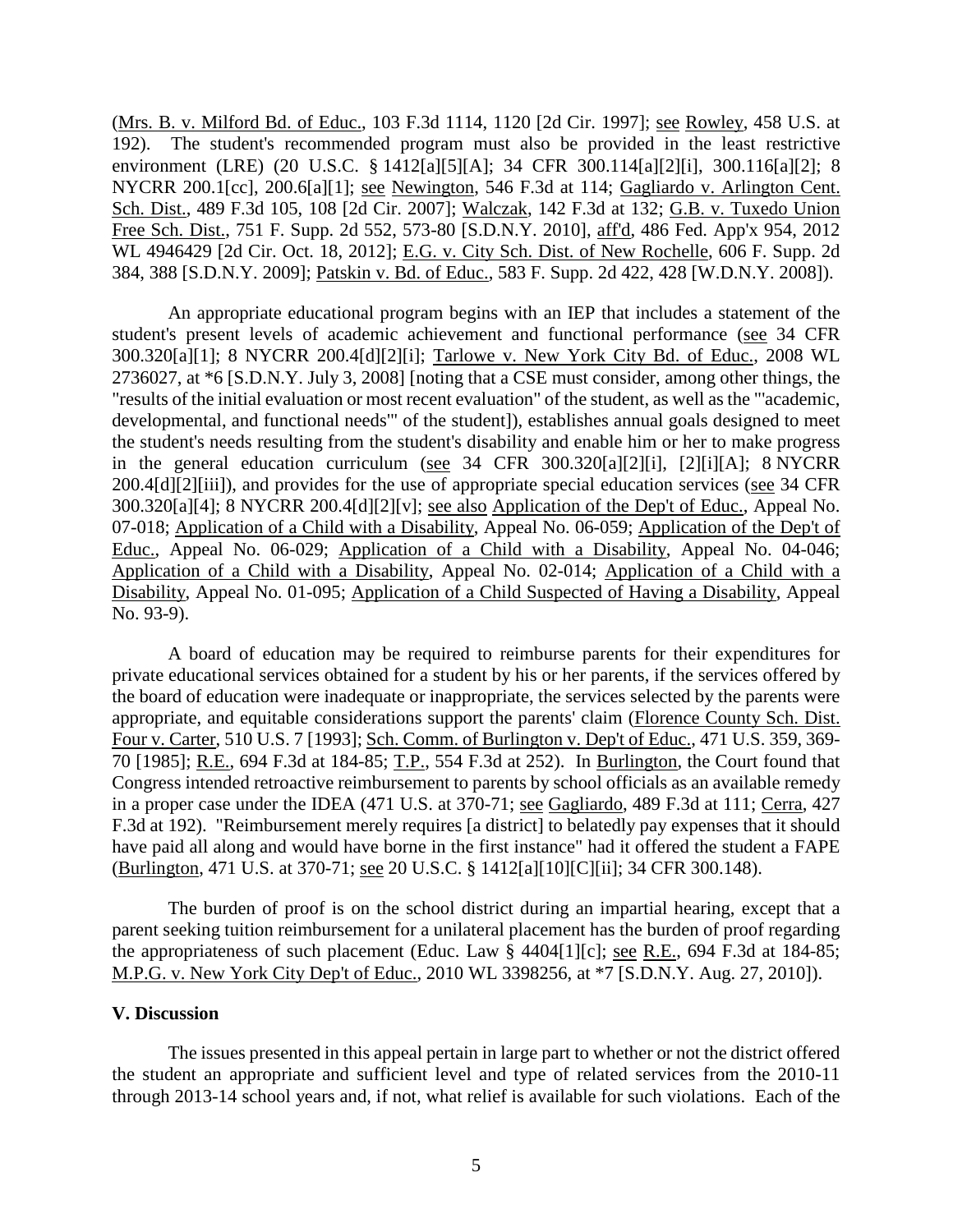challenged related services and the relief awarded and denied by the IHO are addressed below seriatim.

## **A. Scope of Review**

With regard to the first school year at issue, there is a statute of limitations defense raised by the district. The IDEA requires that, unless a state establishes a different limitations period under state law, a party must request a due process hearing within two years of when the party knew or should have known of the alleged action that forms the basis of the complaint (20 U.S.C. § 1415[f][3][C]; see also 20 U.S.C. § 1415[b][6][B]; Educ. Law § 4404[1][a]; 34 CFR 300.511[e]; 8 NYCRR 200.5[j][1][i]; Somoza v. New York City Dep't of Educ., 538 F.3d 106, 114 n.8 [2d Cir. 2008] [noting that the Second Circuit applied the same "knows or has reason to know" standard of IDEA claim accrual both prior to and after codification of the standard by Congress]; M.D. v. Southington Bd. of Educ., 334 F.3d 217, 221-22 [2d Cir. 2003]).<sup>6</sup> In this instance, given that the parents filed their due process complaint notice on December 21, 2012 (see Dist. Ex. 1), claims relating to an IEP developed or implemented prior to December 21, 2010 were barred by the statute of limitations. Thus, to the extent that the parents raised claims or sought relief relating to any unique features of the April 1, 2010 or September 28, 2010 IEPs or have alleged a failure by the district to offer or to provide services to the student prior to December 21, 2010, the IHO properly found that such claims were outside of the limitations period (IHO Decision at p. 27 n.5; see Dist. Exs. 7; 9). While the district is correct that an IEP "must be evaluated prospectively as of the time of its drafting" (see R.E., 694 F.3d at 185), the January 18, 2011 IEP superseded the student's previous IEPs, and therefore any of the parents' claims and relief awarded by the IHO relating to alleged deficiencies found in the January 2011 IEP (or its implementation) were properly addressed by the IHO (see Dist. Ex. 10).

## **B. CSE Process - Parental Participation and Input**

Next, the parents contend in their cross-appeal that the IHO erred in finding that the district did not ignore parental input or systematically engage in due process violations and that the parents were afforded the opportunity to participate (IHO Decision at pp. 11-12). The IDEA sets forth procedural safeguards that include providing parents an opportunity "to participate in meetings with respect to the identification, evaluation, and educational placement of the child" (20 U.S.C. § 1415[b][1]). Federal and State regulations governing parental participation require that school districts take steps to ensure that parents are present at their child's IEP meetings or are afforded the opportunity to participate (34 CFR 300.322; 8 NYCRR 200.5[d]). However, the IDEA "only requires that the parents have an opportunity to participate in the drafting process" and does not permit parents to unilaterally dictate the provisions of a student's IEP (D.D-S. v. Southold Union Free Sch. Dist., 2011 WL 3919040, at \*11 [E.D.N.Y. Sept. 2, 2011], aff'd, 506 Fed. App'x 80, 2012 WL 6684585 [2d Cir. 2012], quoting A.E. v. Westport Bd. of Educ., 463 F. Supp. 2d 208, 216 [D. Conn. 2006], aff'd, 251 Fed. App'x 685, 2007 WL 3037346 [2d Cir. 2007]; see E.F. v. New York City Dep't of Educ., 2013 WL 4495676, at \*17-\*18 [E.D.N.Y. Aug. 19, 2013] [explaining that "as long as the parents are listened to," the right to participate in the development of the IEP is not impeded, "even if the [district] ultimately decides not to follow the parents'

 <sup>6</sup> New York State has not explicitly established a different limitations period for IDEA claims since Congress adopted the two-year limitations period.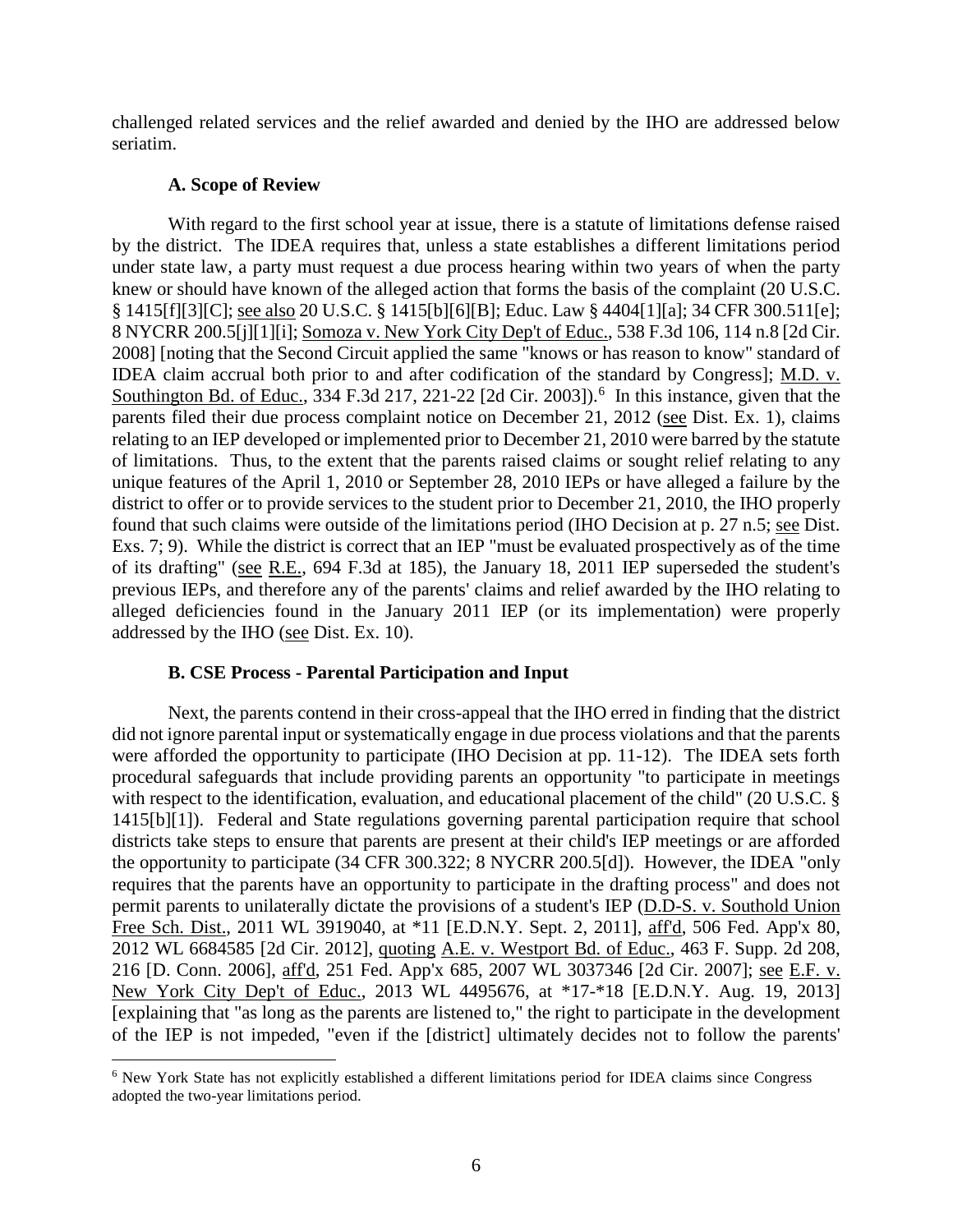suggestions"]; see also T.Y. v. New York City Dep't of Educ., 584 F.3d 412, 420 [2d Cir. 2009] [noting that the IDEA gives parents the right to participate in the development of their child's IEP, not a veto power over those aspects of the IEP with which they do not agree]; Doe v. East Lyme Bd. of Educ., 2012 WL 4344301, at \* 4 [D. Conn. Sept. 21, 2012]; J.C. v. New Fairfield Bd. of Educ., 2011 WL 1322563, at\*16 [D. Conn. Mar. 31, 2011]; P.K. v. Bedford Cent. Sch. Dist., 569 F. Supp. 2d 371, 383 [S.D.N.Y. 2008]; Sch. for Language and Commc'n Dev. v. New York State Dep't of Educ., 2006 WL 2792754, at \*7 [E.D.N.Y. Sept. 26, 2006]).

Here, the IHO found that, although there were minimal differences between many of the draft IEPs and the final IEPs that were prepared for the student, the testimonial and documentary evidence in the hearing record demonstrated that the parents were included in the IEP development process and had the opportunity to provide input and offer suggestions at the CSE meetings (IHO Decision at p. 11). The IHO also found that the CSE agreed to some of the parents' suggestions and that the CSE considered evaluations obtained by the parents (id.). Consistent with the wellreasoned determinations of the IHO, the evidence in the hearing record demonstrates that the district on several occasions considered the input of the parents and incorporated the parents' suggestions into the student's IEP. For example, in response to the parents' requests, the district: included: a multi-sensory, phonics-based reading program in the student's January 2011 IEP (Dist. Ex. 10 at pp. 2, 15); added assistive technology services to the student's April 27, 2012 IEP (Dist. Ex. 25 at pp. 12, 17); and amended the student's IEP on January 8, 2013 to add an OT consult (Dist. Ex. 32 at p. 18). The parents have failed to cite to any evidence in the hearing record suggesting that the IHO erred or that the district significantly impeded the parents' opportunity to participate in the decision-making process regarding the provision of a FAPE to the student or that the basis of the parents' argument extends beyond their disagreement with the recommendations of the CSE during the school years in dispute (see D.D-S., 2011 WL 3919040, at \* 11 [stating that "[n]othing in the IDEA requires the parents' consent to finalize an IEP. Instead, the IDEA only requires that the parents have an opportunity to participate in the drafting process."]). Accordingly, the IHO's finding that that the parents were afforded an opportunity to participate in the development of the student's IEPs is adopted.

#### **C. Occupational Therapy Services**

In her decision, the IHO found that the CSE's recommendations to remove OT services for the 2010-11 and 2011-12 school years, and to provide an OT consult for the 2012-2013 and 2013- 2014 school years, was "substantively deficient" because the district failed to meet the OT needs of the student, which included fine motor skills, visual perceptual skills, visual motor skills, and visual memory skills (IHO Decision at p. 14). On appeal, the district argues that the IHO erred in finding that the student required OT to improve the student's school functioning to an optimal level and that the IHO disregarded evidence in the hearing record that the student's fine motor skills in the school setting were already functional. The parents argue that the IHO correctly determined that the student was entitled to OT services to achieve maximal physical and mental functioning in her daily life tasks, which were not limited to functioning within the classroom.

Here, the evidence in the hearing record demonstrates that the student required OT to develop her skills to function within the classroom and to benefit from instruction. For example, the hearing record reflects that the student demonstrated delays in fine motor skills, including difficulties with visual-perceptual skills, visual-motor skills, motor coordination, upper body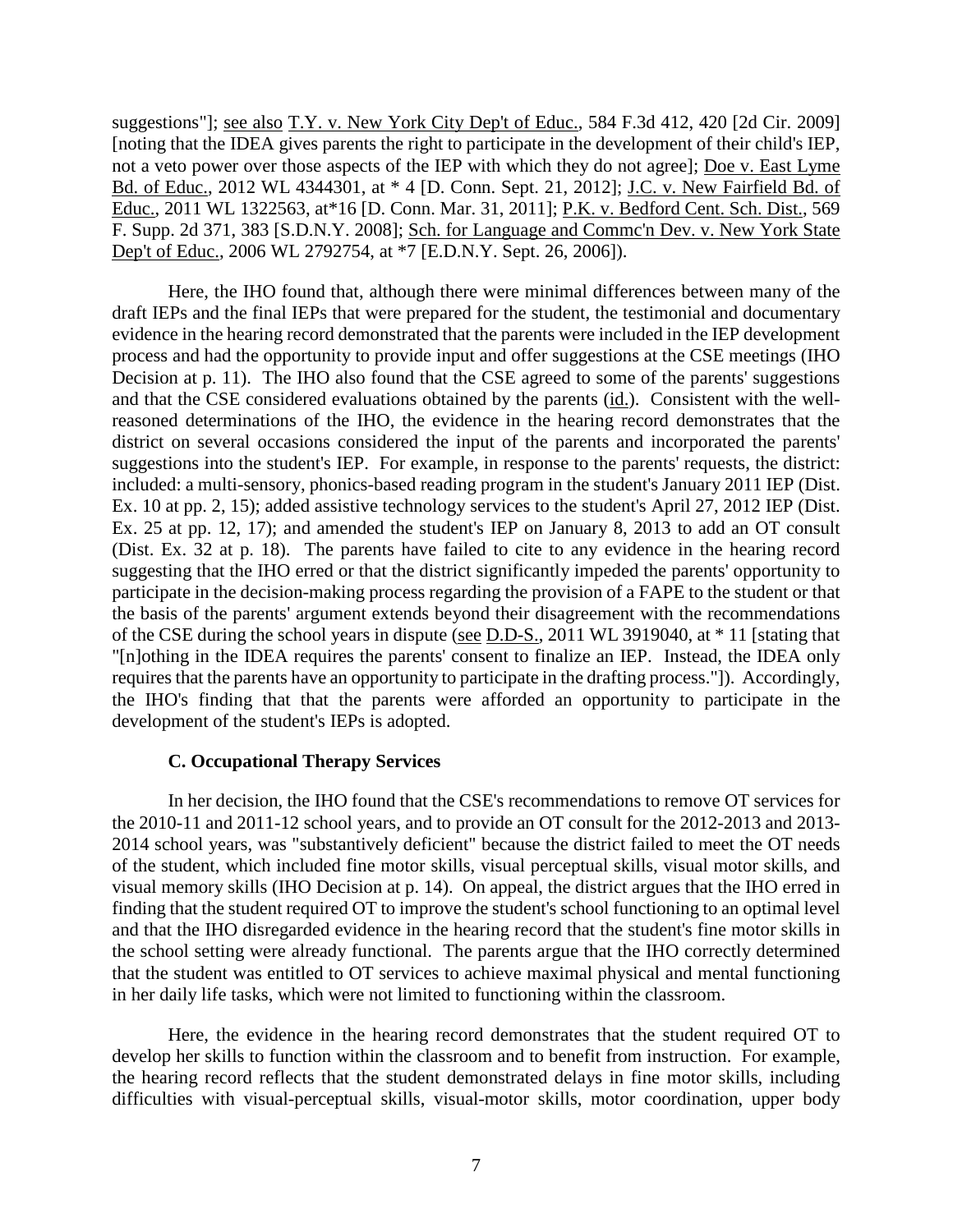strength, low muscle tone, writing, and cutting foods, as well as the use of zippers, fasteners, and buttons (Tr. pp. 1182-83; Dist. Exs. 20; 31; 57). Despite the student's fine motor deficits, the hearing record reflects that the CSE did not recommend direct OT services for the student (see Dist. Exs. 7; 9; 10; 14; 18; 19; 25; 28; 30; 32).<sup>7</sup> Namely, the hearing record reflects that the evaluative information before the CSE indicated that the student demonstrated well below average fine motor skills compared to same age-peers as indicated by her performance on standardized assessments (Dist. Ex. 20 at pp. 2-3; 31 at pp. 2-4). <sup>8</sup> For example, an April 2012 administration of the Beery-Buktenica Developmental Test of Visual Motor Integration (VMI) to the student yielded standard scores of 61 (very low range) in visual-motor integration, 77 (low range) in visualperception, and 62 (very low range) in motor coordination (Dist. Ex. 20 at pp. 2-3; see Dist. Exs. 30 at pp. 2-3; 32 at pp. 2-3). Furthermore, the results of a December 2012 OT evaluation to assess the student's fine motor skills were consistent with the April 2012 OT evaluation of the student (see Dist. Exs. 20; 31). Specifically, the December 2012 administration of the VMI to the student yielded standard scores in the low to very low range in the areas of visual-motor integration, visualperceptual skills, and motor coordination (see Dist. Ex. 31 at p. 2). In addition, an administration of the Test of Visual Perceptual Skills-Third Edition to the student yielded standard scores (percentile rank) of 52 (<1) in complex processing,  $\langle 51 \rangle$  (<1) in basic processing,  $\langle 55 \rangle$  (<1) in sequencing, and <55 (<1) overall functioning all of which reflect well below average performance (id. at p. 3). Specifically, the results indicated that the student demonstrated well below average skills related to visual discrimination, visual memory, spatial relations, form constancy, sequential memory, figure ground, and visual closure compared to same-age peers (id. at pp. 3-4).

The occupational therapist who completed the December 2012 OT evaluation also assessed the student using the School Function Assessment (SFA), the results of which indicated that the student might have been functionally independent within the classroom setting (Dist. Ex. 31 at p. 5). However, contrary to this conclusion, the evaluating occupational therapist also noted that the student's performance on the SFA indicated that the student exhibited visual perceptual deficits that might negatively affect her ability to process information within the educational setting (id. at p. 6). Despite the student's visual perceptual deficits, the evaluating occupational therapist declined to recommend direct OT services and noted that the special education team met the

<sup>&</sup>lt;sup>7</sup> The student's IEPs for the 2010-11, 2011-12, 2012-13, and 2013-14 school years indicate that the CSE never recommend direct OT for the student (see Dist. Exs. 7; 9; 10; 14; 18; 19; 25; 28; 30; 32). The evidence in the hearing record shows that the CSE first recommended an OT consult on the student's November 2012 IEP, which the CSE continued to recommend through 2013-14 school year, as indicated on the student's May 2013 IEP (see Dist. Exs. 30; 32; 39).

<sup>&</sup>lt;sup>8</sup> Despite the student's significantly below average standard scores in the area of fine motor skills, the occupational therapist who completed the April 2012 OT evaluation concluded that the standard scores were not an accurate representation of the student's ability to perform school-related tasks but provided no explanation regarding the student's low to very low performance in fine motor tasks compared to same-age peers (Dist. Ex. 20 at p. 3) In addition, the occupational therapist who completed the December 2012 OT evaluation provided two sets of standard scores for two of the subtests, one higher, one lower, and stated that the higher standard scores were an accurate representation of the student's fine motor skills, and the lower standard scores were less accurate because of the student's inability to focus during testing (Dist. Ex. 31 at p. 2). However, both sets of scores were in the low to very low range compared to same-age peers and the evaluator noted that the student did exhibit visual perceptual deficits (see id. at pp. 2, 4).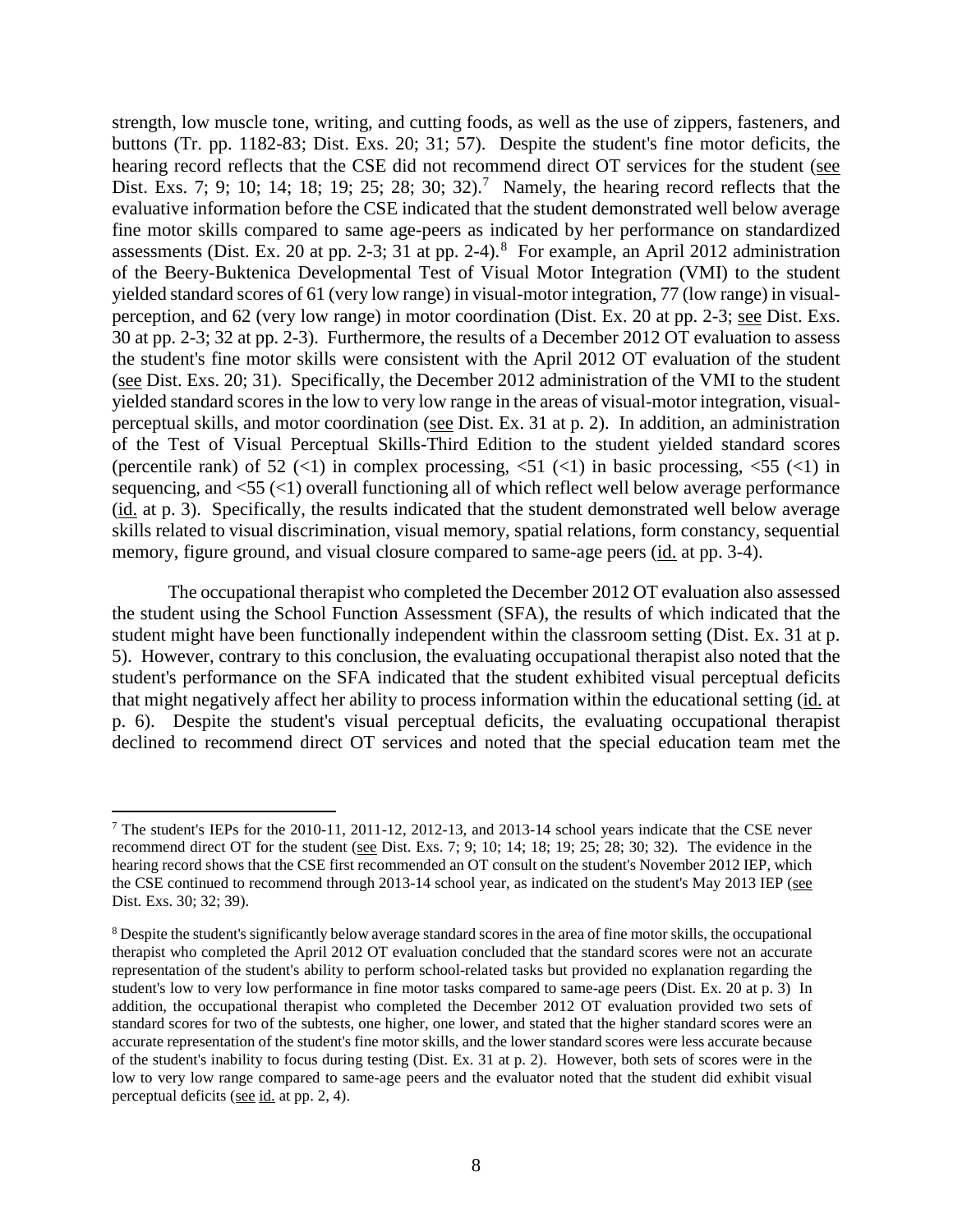student's need for adaptations and modifications through such services as a slant board (id. at p.  $7)$ .<sup>9</sup>

Notwithstanding the occupational therapist's view that the student did not require OT, the standardized test results, in addition to testimonial evidence in the hearing record demonstrates that the district should have recommended OT for the student to address her fine motor needs. The private psychologist testified that, based upon the student's educational profile and OT related needs, the student would benefit from OT services (Tr. pp. 1351, 1353). Additionally, the student's private occupational therapist testified that the purpose of OT services was to address skills deficits related to visual-perceptual, visual-motor, and motor coordination, all of which were documented areas of need of the student (see Tr. pp. 1169-70, 1172). The private occupational therapist further testified that the student's OT related deficits in the skill areas of visual-perceptual, visual-motor, and motor coordination would negatively affect a student's ability to learn within the classroom setting (see Tr. pp. 1170-71, 1176-77).

Thus, the hearing record indicates that, despite the student's identified delays in fine motor skills, including difficulties with visual-perceptual skills, visual-motor skills, motor coordination, upper body strength, low muscle tone, writing, and cutting foods as well as the use of zippers, fasteners, and buttons (see Tr. pp. 1182-83; Dist. Exs. 20; 31; 57), the district did not provide OT to address any of these needs.<sup>10</sup> Accordingly, to the extent that the IHO found the level of OT services recommended by the district insufficient for the school years in question, that finding is adopted.

In her decision, the IHO also granted the parents' request for a comprehensive OT evaluation to assess the student's needs and ordered the district to fund that evaluation because the district's OT evaluations of April 18, 2012 and December 3, 2012 "covered only a subset of the [s]tudent's occupational therapy needs" (IHO Decision at p. 36). An IHO is vested under federal and State law with the discretionary authority to order an independent educational evaluation of the student at district expense (see 34 CFR 300.502[d]; 8 NYCRR 200.5[g][2]; [j][3][viii]; Application of the Bd. of Educ., Appeal No. 12-033). Here, an independent review of the district's OT evaluations reveals that the evaluations assessed the student's needs related to: visual motor integration; visual perceptual skills; motor coordination; self-care skills, including clothing management, eating and drinking, and personal- care awareness; written work; computer and equipment use; task completion; social conventions; and safety (Dist. Exs. 21; 31). Notwithstanding the apparent breadth and comprehensiveness of the district's OT evaluations, because each was completed in 2012 and because the IHO had concern about whether the student's special education needs were being addressed, there is insufficient reason to overturn the IHO's decision to direct the district to provide for a comprehensive independent OT evaluation.

 <sup>9</sup> The occupational therapist recommended OT consultation services of four sessions per year for modifications and adaptations in relation to the student's visual-perceptual deficits (Dist. Ex. 31 at p. 7).

 $10$  The district's recommendations in the IEP for supports, such as use of a computer and a slant board, were inadequate to address the full range of the student's significant OT needs within the classroom and school setting (see Dist. Ex. 32 at p. 15).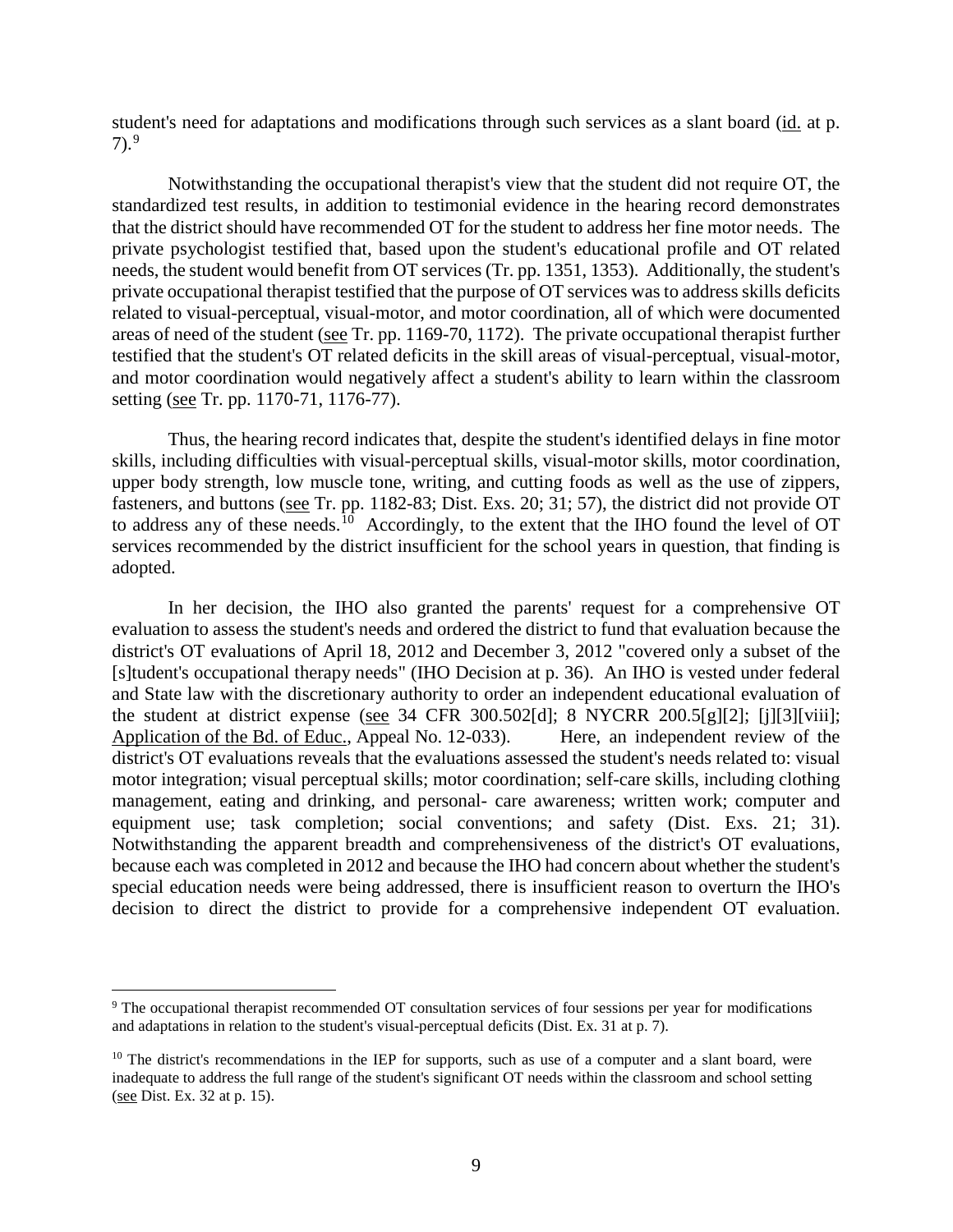Accordingly, the district's challenge to the IHO's directive to provide for the independent OT evaluation is rejected.

#### **D. Social Skills and Socialization Opportunities**

The IHO found that the recommended programs were reasonably calculated to enable the student to make meaningful progress within the social skills domain at the time that each of the student's IEPs was drafted for the 2010-11, 2011-12, and 2012-13 school years (see IHO Decision at p. 16).11 The IHO reasoned that the student's social skills goals were addressed on the student's IEPs for the 2010-11, 2011-12, and 2012-13 school years and that the functional skills development class recommended for the student each year also included daily social skills training each day for 30 minutes (id. at p. 15; see also Dist. Exs. 10; 14; 18; 19; 25; 28; 30; 32; 39).<sup>12</sup> However, as to the 2013-14 school year, the IHO found that the IEP did not appropriately address the student's social skills deficits and social needs, reasoning, in part, that, because the 30-minute social skills training recommended in the student's previous IEPs did not enable the student to achieve independent mastery of her 2011-12 and 2012-13 social skills goals, the same recommendation for the 2013-14 school year was therefore inappropriate (IHO Decision at p. 17; see Dist. Ex. 39 at p. 15). On appeal, the district challenges the IHO's findings relative to the 2013- 14 school year and, conversely, the parents argue that, contrary to the IHO's findings, the district failed to address the student's social deficits and provide an appropriate social environment for the student because the student failed to make meaningful progress within the social skills domain during the 2010-11, 2011-12, and 2012-13 school years. A review of the evidence in the hearing record demonstrates that the district's recommended program was reasonably calculated to enable the student to make meaningful progress with her social skills at the time of the development of the student's IEPs for the 2010-11, 2011-12, and 2012-13 school years, as well as the 2013-14 school year.

The student's 2010-11, 2011-12, and 2012-13 IEPs identified and addressed the student's needs related to social skills (see Dist. Exs. 7: 9-10; 14; 18-19; 25; 28; 30; 32; 39). With respect to the student's needs related to social skills, a October 2009 neuropsychological evaluation of the student, completed during the student's fifth grade, described her as friendly, cooperative, and engaging regarding conversations and social interactions (Dist. Ex. 5 at p. 2). The student's social skills remained a relative strength for her throughout the 2010-11, 2011-2012, and 2012-2013 school years as reflected in documentary evidence (see Dist. Exs. 29; 45). For example, as part of an August 2012 neuropsychological report, the parent reported the student social interaction skills "have improved over the past few years" (Dist. Ex. 29 at p. 1). In addition, as reflected in the 2012 neuropsychological evaluation, based upon observation, the student had shown improvement in her social communication skills (id. at p. 7). Further, the neuropsychological evaluation report indicated the student was well adjusted, emotionally stable, friendly, polite, and helpful (id.). As a whole, the evidence in the hearing record reflects that the student lacked more complex social

<sup>&</sup>lt;sup>11</sup> With regard to the 2010-11, 2011-12, and 2012-13 school years, the IHO also found that the district worked cooperatively with the parents during those school years in a good-faith attempt to provide the student with appropriate peer interactions (IHO Decision at p. 16).

<sup>&</sup>lt;sup>12</sup> The student's January 8, 2011 IEP also recommended one 30-minute session per week of social skills training in a group of five (5:1) (Dist. Ex. 10).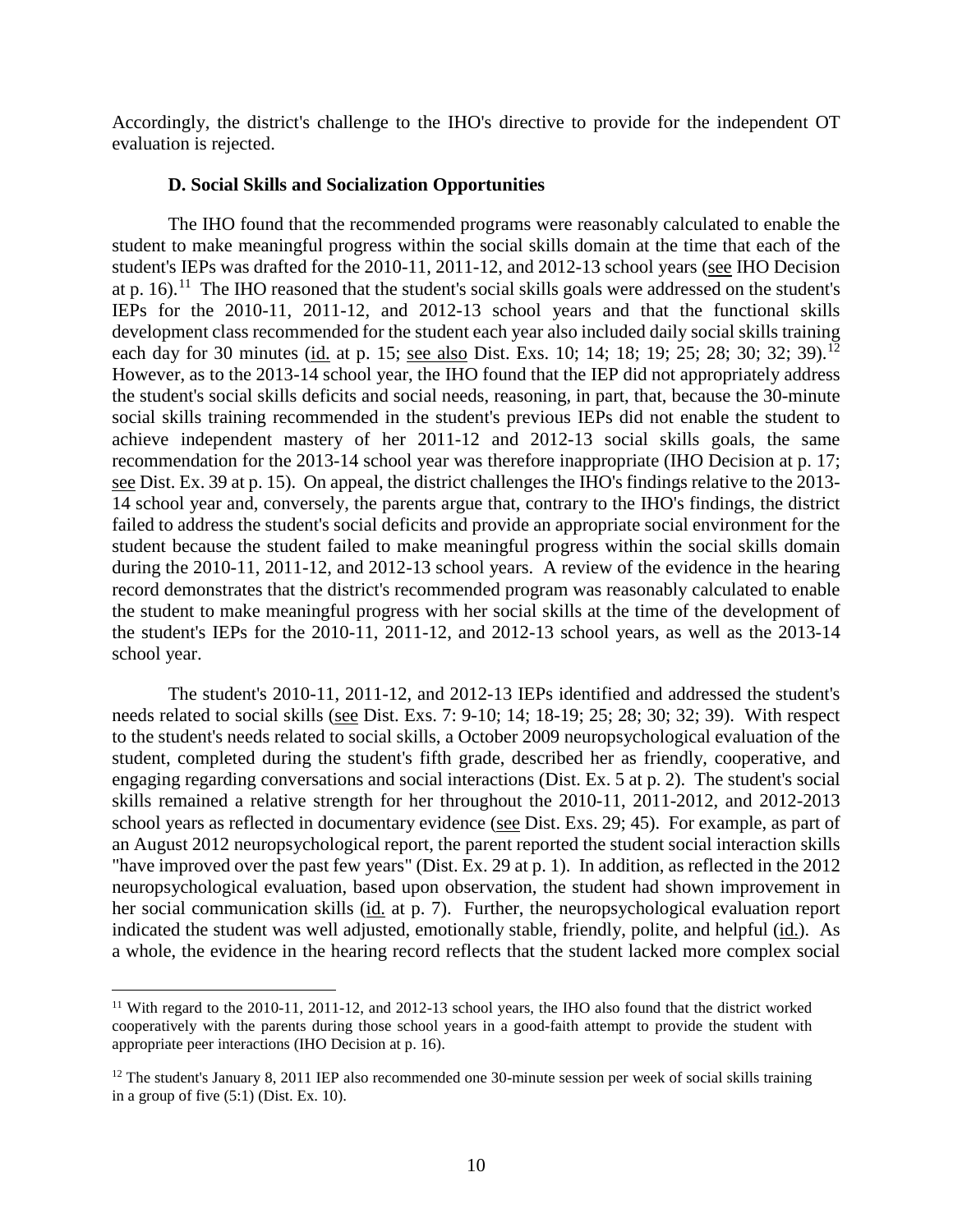skills, such as interpreting social cues and maintaining the course of a conversations and interests of others, but that social skills were a relative strength of the student (see Dist. Exs. 7; 9-10; 14; 18-19; 25; 28; 30; 32; 39 at pp. 8, 13; 45 at p. 4). Consistent with the evaluative reports, the present levels of performance identified the student's needs in this area, and the IEPs addressed these needs with annual goals, the structure offered within a special class, and/or social skills instruction, and the student demonstrated progress (see Dist. Exs. 7; 9-10; 14; 18-19; 25; 28; 30; 32; 39).

The IHO concluded that the level of services recommended by the CSE in the May 2013 IEP (2013-14 school year) was inappropriate because the student failed to demonstrate progress during the previous two school years (see IHO Decision at pp. 16-17). The evidence in the hearing record, however, demonstrates that the student's 2013-14 IEP recommended by the CSE was appropriate to address the student's needs related to social skills. In addition, the hearing record reflects the student demonstrated progress the previous two school years in the area of social skills, as well as the 2010-11 school year. During the 2010-11 school year, the student exhibited progress regarding her social skills as shown in her advancement toward achieving her IEP annual goals and short-term objectives (see Dist. Ex. 35 at pp. 9-10). A June 30, 2011 progress report reflected the student's progress towards achieving her two annual goals and six short-term objectives related to social/emotional functioning (id.). The annual goal and short-term objectives indicated that the student would initiate interactions by verbally making a request and accept a rejected request using self-generated strategies (id.). The progress report indicated that, in June 2011, the student achieved both of her annual goals (id.). In addition, at set forth below, the student demonstrated progress with her annual goals for the 2011-12 and 2012-13 school years. For the next year, a June 30, 2012 progress report reflected the student's progress towards achieving her annual goal and four short-term objectives related to social/emotional functioning (Dist. Ex. 36 at p. 5). The annual goal and short-term objectives indicated that the student would work through problems with others without walking away with 90 percent success over three occasions with fading prompts (id. at p. 5). The progress report indicated that, in June 2012, the student was progressing satisfactorily with her annual goal, achieved three of her short-term objectives, and did not achieve one short-term objective (id.). With respect to the 2012-13 school year, a May 20, 2013 progress report reflected the student's progress regarding her three annual goals and nine corresponding short-term objectives related to social/emotional functioning (Dist. Ex. 37 at pp. 20-23). The annual goals and short-term objectives indicated that the student would navigate difficult social situations, follow the social rules during conversation, and recall and converse about the interests of others (id.). The progress report reflected that, in April 2013, the student had achieved two of the annual goals and was progressing satisfactorily with one annual goal (id.).

Contrary to the IHO's conclusion that the student "did not master her 2011-12 social skills goal" and failed to master all of her short-term objectives for the 2012-13 school year (IHO Decision at p. 16), a review of the progress reports relative to the 2011-12 and 2012-13 school years reveals that the student exhibited adequate progress and, thus, the May 2013 IEP may not be deemed insufficient to address the student's needs related to social skills on the basis that the student failed to master all goals (see Dist. Ex. 39). While the student might not have achieved every annual goal or short-term objective included in her IEPs for the 2011-12 and 2012-13 school years, the IDEA does not guarantee that a student will achieve a specific level of benefit and focus must be placed on the extent to which the student progressed toward achieving the annual goals, rather than on the number of IEP goals the student "achieved" (see Gavrity v. New Lebanon Cent. Sch. Dist., 2009 WL 3164435, at \*31, \*36 [N.D.N.Y. Sept. 29, 2009] [noting the student's progress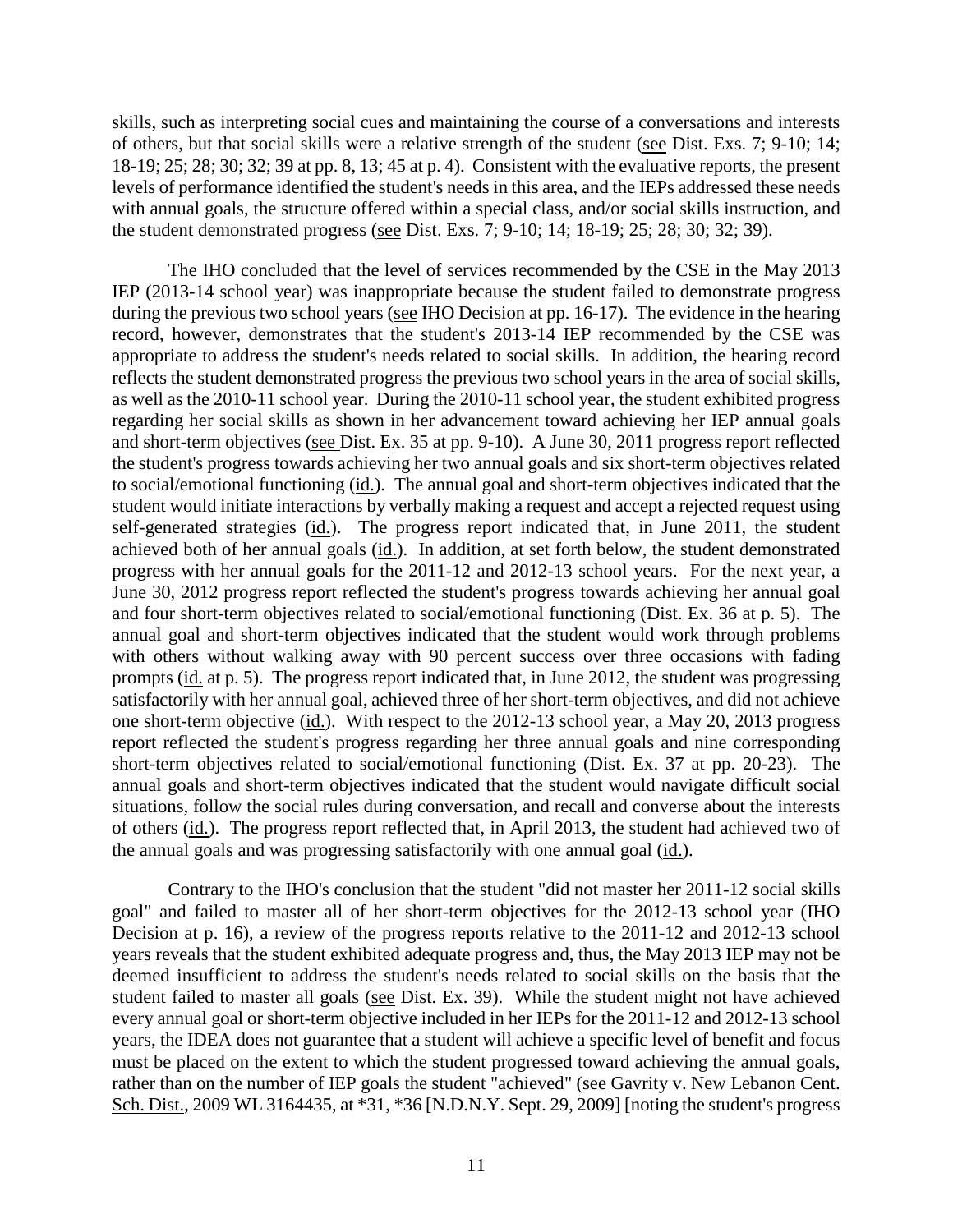despite not meeting some goals and explaining that the CSE was obligated to provide the student the opportunity to make meaningful progress in the LRE]; see also Application of a Student with a Disability, Appeal No. 12-126).

With regard to the IHO's conclusion that the "single social/behavioral goal" contained in the May 2013 IEP was insufficient to address the student's needs and only addressed a subset of the student's social issues, the evidence in the hearing record reveals that, although the May 2013 IEP contained one annual goal, the IEP also contained three short-term objectives related to social skills (IHO Decision at p. 17; Dist. Ex. 39 at p. 13). Specifically, the annual goal and short-term objectives indicated the student would learn and utilize strategies to interpret social cues, as well as maintain attention during a conversation and respond appropriately (Dist. Ex. 39 at p. 13). The annual goal and short-term objectives were in alignment with the present levels of social development that indicated the student engaged in reciprocal conversations, used a range of facial expressions, gestures, and body language to facilitate communication but exhibited difficulty with interpreting ambiguous and abstract language (see id. at pp. 8, 13). Moreover, the IEP indicated that the student demonstrated basic social interactive skills, and it was, therefore, appropriate for the CSE to develop an annual goal relating to the development of more advanced skills such as interpreting social cues (see id.).

The IHO also indicated that the May 2013 IEP did not indicate a group size for social skills and that the recommended of 12:1+1 special class in which the social skills group would take place was a less supportive ratio than the previous 12:1+4 special class placement, indicating there was, therefore, also a "lower level of staff support" offered for the social skills group (IHO Decision at p. 17). The evidence in the hearing record, however, reflects that a daily 30-minute social skills group addressed the student's identified social needs. By way of background, during the 2011-12 and 2012-13 school years, the student participated in a daily social skills group within the special education class (see Tr. pp. 48-49, 79). According to the student's special education teacher, the student's providers addressed the student's needs related to social skills as they arose in the classroom, which demonstrates that the student had access to the necessary social skills instruction (see Tr. pp. 81-82, 91-93). Accordingly, there is no reason in the hearing record to suggest that upon implementation of the IEP teacher was unable to provide the student with social skills instruction within a classroom setting.

The IHO also indicated that the student required individual and group counseling to address social skill deficits rather than a social skills instruction provided by a special education teacher (IHO Decision at p. 17).<sup>13</sup> As noted above, the student's social skills were a relative strength and accordingly could be addressed using social skills instruction within the classroom setting. An April/May 2013 psychological evaluation described the student's needs related to socialization by indicating that the student was happy and well-adjusted in the school setting, thrived on social contact, readily initiated social contact, maintained eye contact, referenced peers for social information, and shared affect when she was excited, but did not always interpret social cues or maintain attention to peer comments (Dist. Ex. 45 at p. 4). The May 2013 IEP also described that the student engaged with peers and maintained a conversation using fluent and comprehensible

<sup>&</sup>lt;sup>13</sup> The district special education teacher testified that the May 2013 IEP provided for daily social skills group instruction as part of the school day rather than as a related service (Tr. pp. 163-64).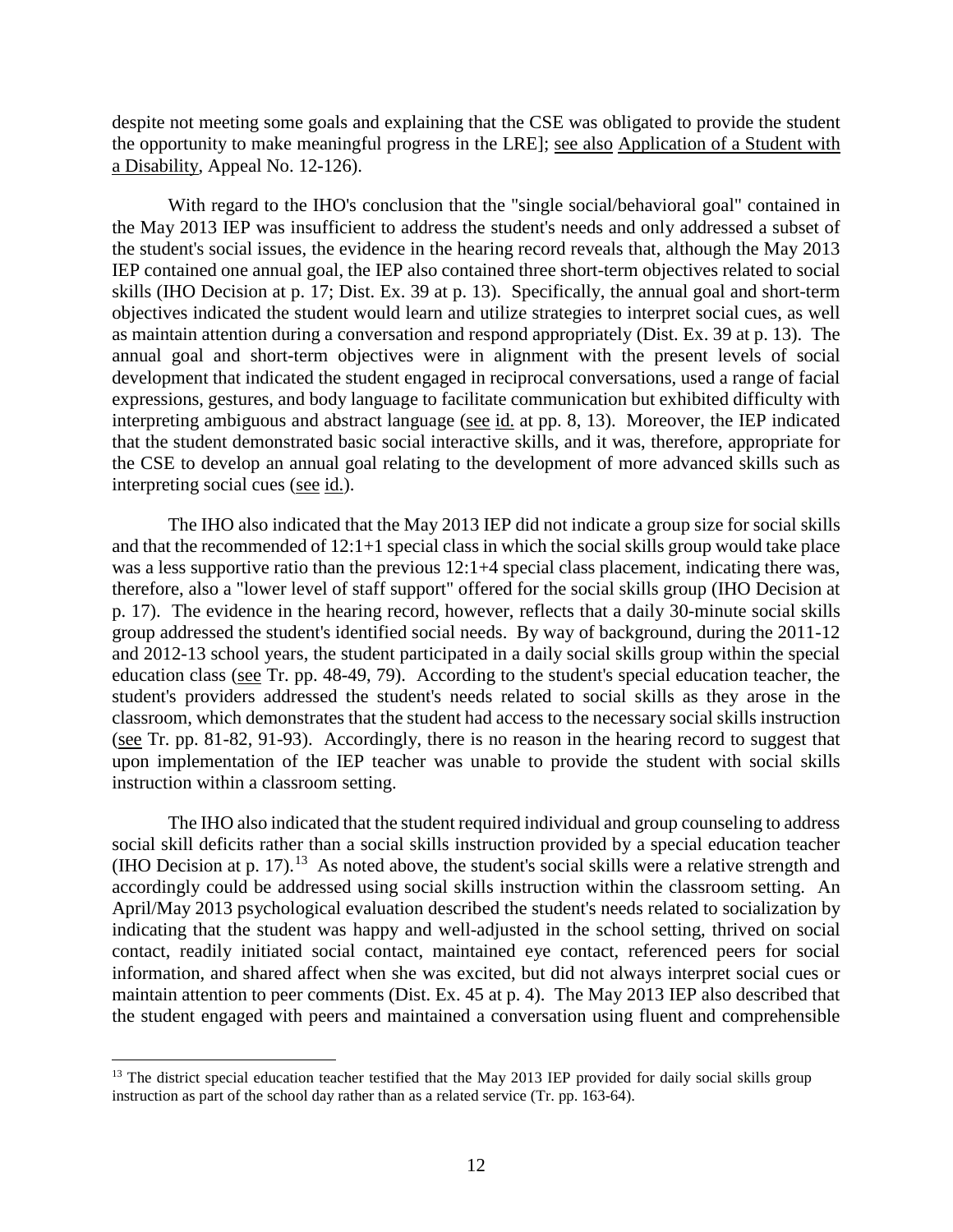speech as well as normal tone, volume, and prosody (Dist. Ex. 39 at p. 8). Therefore, based on the evidence in the hearing record—namely, the student's documented ability to socialize—the social skills instruction occurring within the classroom setting was sufficient to address the student's social skills needs.

To the extent the parents assert that the student was socially isolated at the time of the May 2013 CSE meeting, the parents referred to the student's lack of engagement in extracurricular and social events outside of school; however, as set forth above, the evidence in the hearing record demonstrates that the student's IEP for the 2013-14 school year addressed the student's social needs within the school setting through identification of the student's social needs and provision of a social supports and social skills instruction (Dist. Ex. 39 at pp. 8, 15). Thus, the CSE recommendation of daily 30-minute social skills instruction addressed the student's needs as identified in the recent April/May 2013 psychological evaluation, the August 2012 neuropsychological report, and in the May 2013 IEP present levels of social development (see Dist. Exs. 29 at pp. 1, 7; 39 at pp. 8, 15; 45 at p. 4).

## **E. Assistive Technology and Services**

In this case, the IHO found that, although the IEPs for the school years at issue provided for assistive technology devices, the CSEs failed to include an appropriate level of supportive direct assistive technology services in the student's IEPs for the years in dispute (see IHO Decision at p. 18). Given the student's substantial cognitive impairments and developmental delays, the IHO reasoned that the student's IEPs should have included training or technical assistance to assist the student with the use of the assistive technology devices recommended for her in the IEPs (id.). The district appeals this finding.

Under State regulations, an assistive technology device is defined as "any item, piece of equipment, or product system, whether acquired commercially off the shelf, modified, or customized, that is used to increase, maintain, or improve the functional capabilities of a student with a disability" (8 NYCRR 200.1[e]; see also 34 CFR 300.5). An assistive technology service "means any service that directly assists a student with a disability in the selection, acquisition, or use of any assistive technology device" (8 NYCRR 200.1[f]; see also 34 CFR 300.6). Relevant here, an assistive technology service includes training or technical assistance for a student with a disability (8 NYCRR 200.1[f][5]). State regulations also require that that a student's IEP include "any assistive technology device or services needed for the student to benefit from education including the use of such devices in the student's home or in other settings" (8 NYCRR  $200.4[d][2][v][b][6]$ .

Challenging the IHO's findings on appeal, the district argues that an assistive technology service is not a related service and does not require annual goals or direct teaching of typing (Dist. Mem. of Law at p. 6). While federal regulations do not define an assistive technology service as a related service (see 34 CFR 300.34[c][1]-[c][15]), federal regulations do require that a CSE, when developing a student's IEP, consider "special factors," which includes whether the child needs assistive technology devices and services" (34 CFR 300.324[a][2][v]). Moreover, State regulations expressly state that an assistive technology service constitutes related service (8 NYCRR 200.1[qq]). Nevertheless, contrary to the findings of the IHO, the evidence in the hearing record demonstrates that the student did not require any further assistive technology services in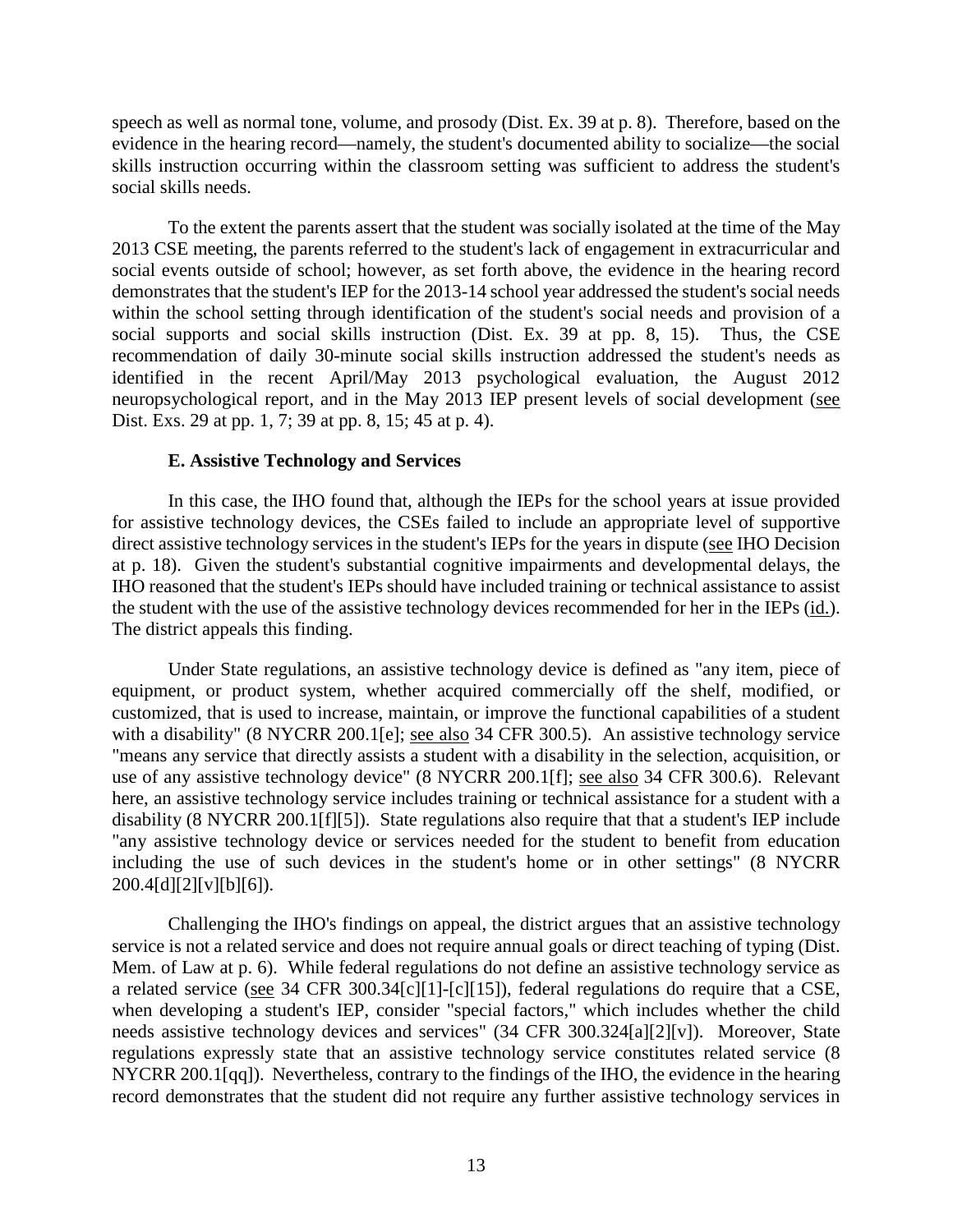order to receive educational benefit. The recommendation for a particular assistive technology device does not necessarily indicate the necessity for an assistive technology service.

In the student's April 2012 student technology consultation, which assessed the student's need for assistive technology, the evaluator recommended that the CSE include two hours of assistive technology consultant time in the student's 2012-13 IEP but did not recommended direct assistive technology services (Dist. Ex. 21 at p. 4). The evaluator recommended access to a computer, use of computer software, and text-to-speech technology (id.).

The student's IEPs provided for assistive technologies, such as use of text-to-speech and use of computer/software (see Dist. Exs. 7; 9-10; 14; 18-19; 25; 28; 30; 32; 39). Having reviewed the assistive technologies recommended in the student's IEPs—such as access to computer and text-to-speech software—I find no reason that assistive technology services were required to enable the student to benefit from the recommended devices within the classroom setting (see 8 NYCRR 200.4[d][2][v][b][6]). This is particularly so given that the June 2012 through May 2013 IEPs recommended the assistive technology consult for staff (Dist. Exs. 25 at p. 11; 28 at p. 11; 30 at p. 16; 32 at p. 16; 39 at p. 15).<sup>14</sup> In addition, for the school years the CSE did not recommend an assistive technology consult, the particular devices recommended on the IEP included computer and text-to-speech software—each of which is of such a degree of complexity that a teacher could instruct and/or assist the student regarding the use thereof. 15

The IHO also found that the student required instruction related to the skills needed for typing writing assignments on the computer (IHO Decision at p.  $18$ ).<sup>16</sup> However, in the April 2012 student technology consultation, the evaluator noted that, when using the computer, the student typed five sentences with specialist support for details, indicating that the student could navigate a computer, as well as type (see Dist. Ex. 21 at p. 2). In addition, based on the student's educational profile, including her delays in cognitive abilities, academics, and language, there is no reason apparent from the hearing record that she could not access the recommended assistive technologies in her IEPs in order to benefit from instruction within the classroom setting.

#### **F. Speech-Language Therapy Services**

The district appeals the IHO's finding that the CSE's recommendations for speech-language therapy over the 2010-11, 2011-12, 2012-13, and 2013-14 school years were not appropriate and that the student made only trivial progress during those school years. In her decision, the IHO analyzed the student's speech-language therapy service recommendations for the school years at issue and her standard testing scores since 2010, and found that CSE recommendations were not

<sup>&</sup>lt;sup>14</sup> The June 2012 IEP indicated that the assistive technology consult was for the student and the staff (Dist. Ex. 28 at p. 11).

<sup>&</sup>lt;sup>15</sup> The argument in favor of assistive technology services in this case seems to rely upon a false assumption—that once a student has been offered an assistive technology device on an IEP then assistive technology services are also automatically mandated, but the parties point to no authority for that proposition and I have found none.

<sup>&</sup>lt;sup>16</sup> The special education teacher testified that the student demonstrated some difficulty with typing but it does not appear form the hearing record that the student lacked the potential to learn typing skills when instructed by the teacher (Tr. p. 189).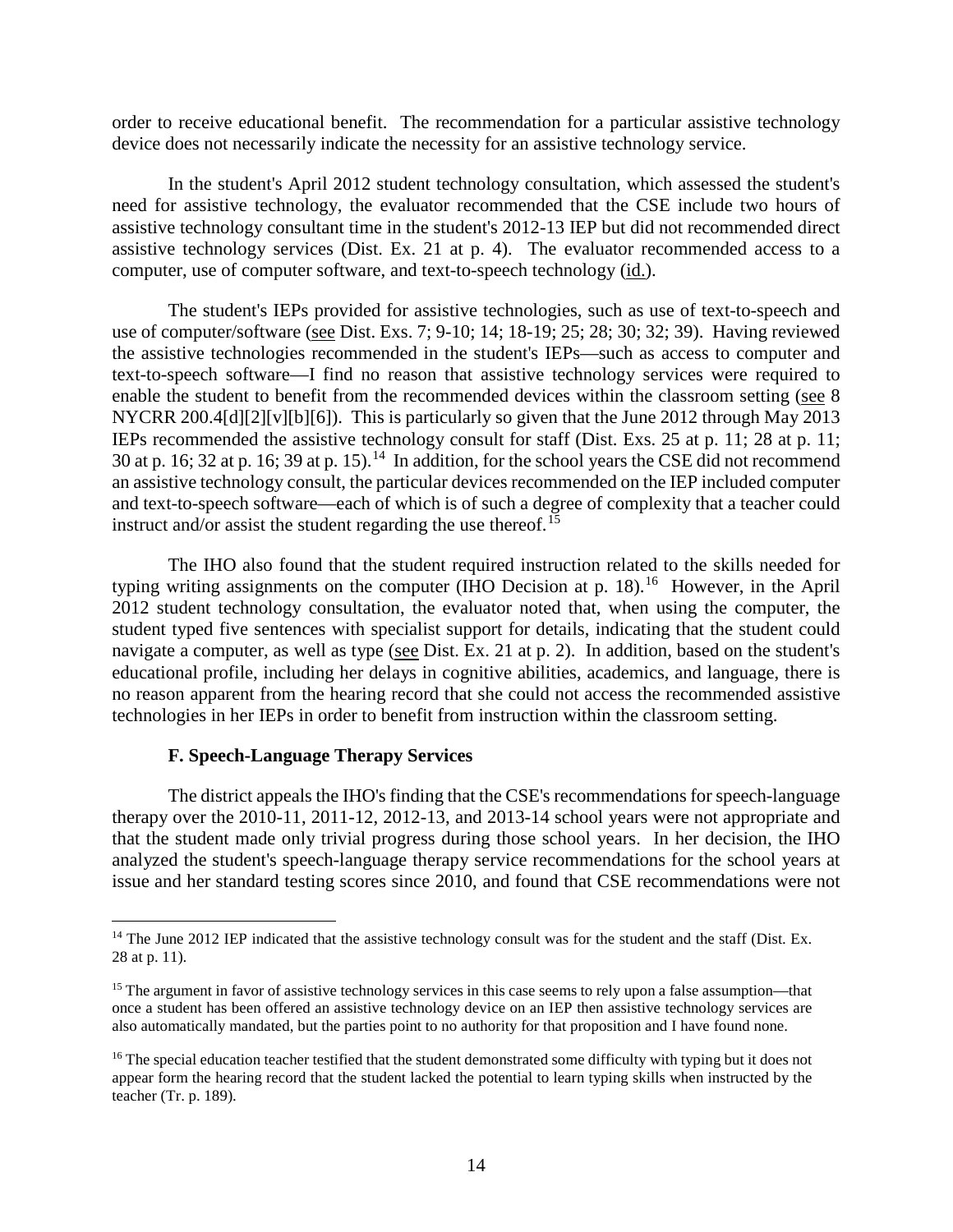appropriate for the student (see IHO Decision at p. 20). By way of background, the IHO noted that the CSE recommended that the student receive four sessions per week, including one individual session, of speech-language therapy during the 2009-10 school year (id.). However, the IHO noted that, starting in the 2010-11 school year, the student's speech-language therapy recommendation was reduced to two 40-minute small-group sessions per week and reduced again to two 30-minute small-group sessions for the subsequent 2012-13 and 2013-14 school years (see id. at p. 19). The IHO found that the CSE's reduction of the student's small-group sessions and elimination of the student's individual session did not afford the student the opportunity to make meaningful progress (see id. at pp. 20-21). The IHO also found that reducing services by 50 percent during the summer months due to district policy, without any other basis, was contributed to a finding of a denial of FAPE (see id. at p. 21).

With respect to the student's progress in this area, the evidence in the hearing record as a whole shows that the student maintained and even progressed in her speech-language skills as she advanced from year to year but that, despite her progress, the student's performance in the area of language processing was well below average compared to same age peers, which necessitated the need for more intensive speech-language therapy services than the level offered by the district (see Dist. Exs. 11; 22; 38-39). For example, the evidence in the hearing record reflects the student's needs related to speech-language included delays in receptive, expressive, and pragmatic language (see id.). The hearing record contains several evaluative reports, which provided standardized assessment results of the student in the area of speech-language over the school years at issue (see Dist. Exs. 11; 22; 38). In February 2011, the student achieved standard scores of 62 and 63 in the Peabody Picture Vocabulary-Fourth Edition Test (PPVT-4) and Expressive One Word Picture Vocabulary Test-Fourth Edition (EOWPVT-4), respectively (Dist. Ex. 11).<sup>17</sup> In April 2012, the student achieved standard scores (percentile rank) of 57 (.1) and 61 (1) in the PPVT-4 and EOWPVT-4, respectively (Dist. Ex  $22$  at p.1).<sup>18</sup> In February 2013, the student achieved standard scores of 68 and 64 in the PPVT-4 and EOWPVT-4, respectively (Dist. Ex. 38 at pp. 1-2). In a May 2013 speech-language report, the speech therapist provided a summary of the student's standard scores related to her performance on the PPVT-4 and EOWPVT-4 from January 2004 through February 2013 (id.). The speech therapist noted that the student's standard scores had remained generally consistent from 2004 thought 2013, as she has advanced from grade to grade, ranging from standard scores of 60 through 73 (id.). The speech therapist also reported that the student progressed in both receptive and expressive language areas as indicated by the increase in the standard scores of 60 in January 2004 to 68 in February 2013 in the PPVT-4 and an increase in the standard scores of 57 in January 2004 to 64 in February 2013 in the EOWPVT-4 (id.). Contrary to the district's argument that the student's abilities in language were reduced due to the student's low cognitive abilities and deficits, the evidence in the hearing record showed that the student still had the potential to improve in the area of language skills as shown by her progress in the past.

In view of the foregoing, although the student maintained her language skills and exhibited slight progress, the student's performance on standardized measures was consistently well below

<sup>&</sup>lt;sup>17</sup> The PPVT-4 and EOWPVT-4 measure receptive and expressive language skills.

<sup>&</sup>lt;sup>18</sup> With respect to the Clinical Evaluation of Language Fundamentals-fourth Edition (CELF-4), overall the student's scaled scores were well below the average compared to same age peers (Dist. Ex. 22 at pp. 1-2).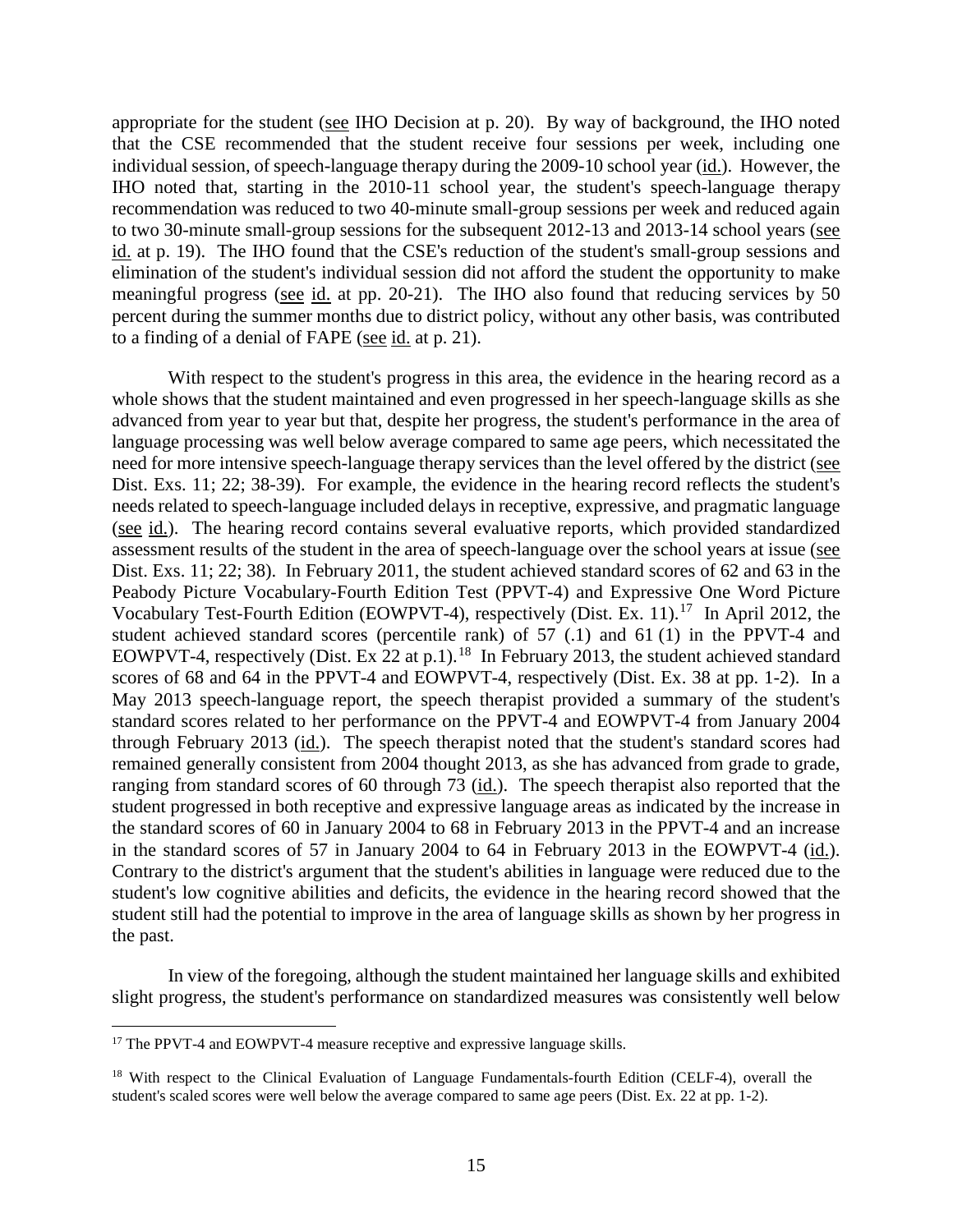the average compared to same age peers. Therefore, the evidence in the hearing record supports the IHO's conclusion that the student required additional speech-language therapy to address her significant deficits in receptive, expressive, and pragmatic language. Similarly, consistent with the finding of the IHO (IHO Decision at p. 21), the CSE's decision to reduce the student's level of speech-language therapy services by 50 percent during the summer months without any basis contributes to a finding that the district failed to offer the student a FAPE. Accordingly, the finding of the IHO that the district failed to offer an appropriate amount of speech-language therapy to the student during the school years in question is sustained.

#### **G. Reading Services/Reading Program**

The district also challenges the IHO's finding that the reading program recommended by the CSE for the 2012-13 and 2013-14 school years was inappropriate (IHO Decision at p. 22). By way of background, in response to the parents' request, on January 18, 2011 the CSE amended the student's 2010-11 IEP to add a reading class (15:1) that would meet every other day for 40-minute sessions and that would utilize multi-sensory–phonics-based instruction (the "phonics intervention program") (Dist. Ex. 10 at pp. 1-2, 15; see also Dist. Ex. 8). The CSE also recommended the special 15:1 reading class for the 2011-12 school year for five 40-minute sessions every two weeks (Dist. Ex. 14 at pp. 1, 8). For the 2012-13 school year, however, the CSE recommended a different reading program—namely, a comprehensive and explicit instructional reading program (the "disputed reading program" or "disputed program") in a 15:1 special reading class for five 40 minute sessions per week (Dist. Ex. 25 at p. 1, 11, 18), which was subsequently changed on the student's November 2012 IEP to a 10:1 ratio (Dist. Ex. 30 at p. 22). Subsequently, the student's IEP for the 2013-14 school year included a daily 40-minute session of the disputed reading program in a 12:1+1 special class (Dist. Ex. 39 at pp. 1, 14).

Although the IHO found that the phonics intervention program recommended by the CSE for the 2010-2011 and 2011-12 school years was appropriate for the student at the time that those IEPs were drafted and/or amended (Dist. Exs. 10; 14; 18; 19), the IHO found that the disputed reading program recommended by the CSE for the 2012-13 and 2013-14 school years was inappropriate because the student failed to make progress in decoding with the disputed reading program during the 2012-13 school year and because the special reading class sizes recommended by the district for the 2012-13 and 2013-14 school years were too large for the student (see IHO Decision at pp. 24-26). The IHO also found that the district's decision to switch the student's reading program for the 2012-13 school year from the phonics intervention program to the disputed reading program was not appropriate for the student because the disputed reading program primarily addressed decoding, and the student required a reading program that addressed both decoding and reading comprehension (id. at p. 24). The IHO further found, consistent with the position of the parents, that the student had been making progress with the phonics intervention program recommended by the CSE for the second half of the 2010-11 school year and for the 2011-12 school year (id.). The IHO also noted that, although there was evidence that the student's decoding skills had improved through the 2011-12 school year, there was no evidence of any significant improvement in the student's reading comprehension skills (id. at p. 27). On appeal, the district challenges the finding of the IHO that the special reading class sizes were too large for the student. The parents assert, however, that the student's reading comprehension level remained at the first grade level and that the IHO correctly determined that the district should not have recommended a larger special reading class (Tr. p. 944; Dist. Ex. 19; Parent Ex. 72).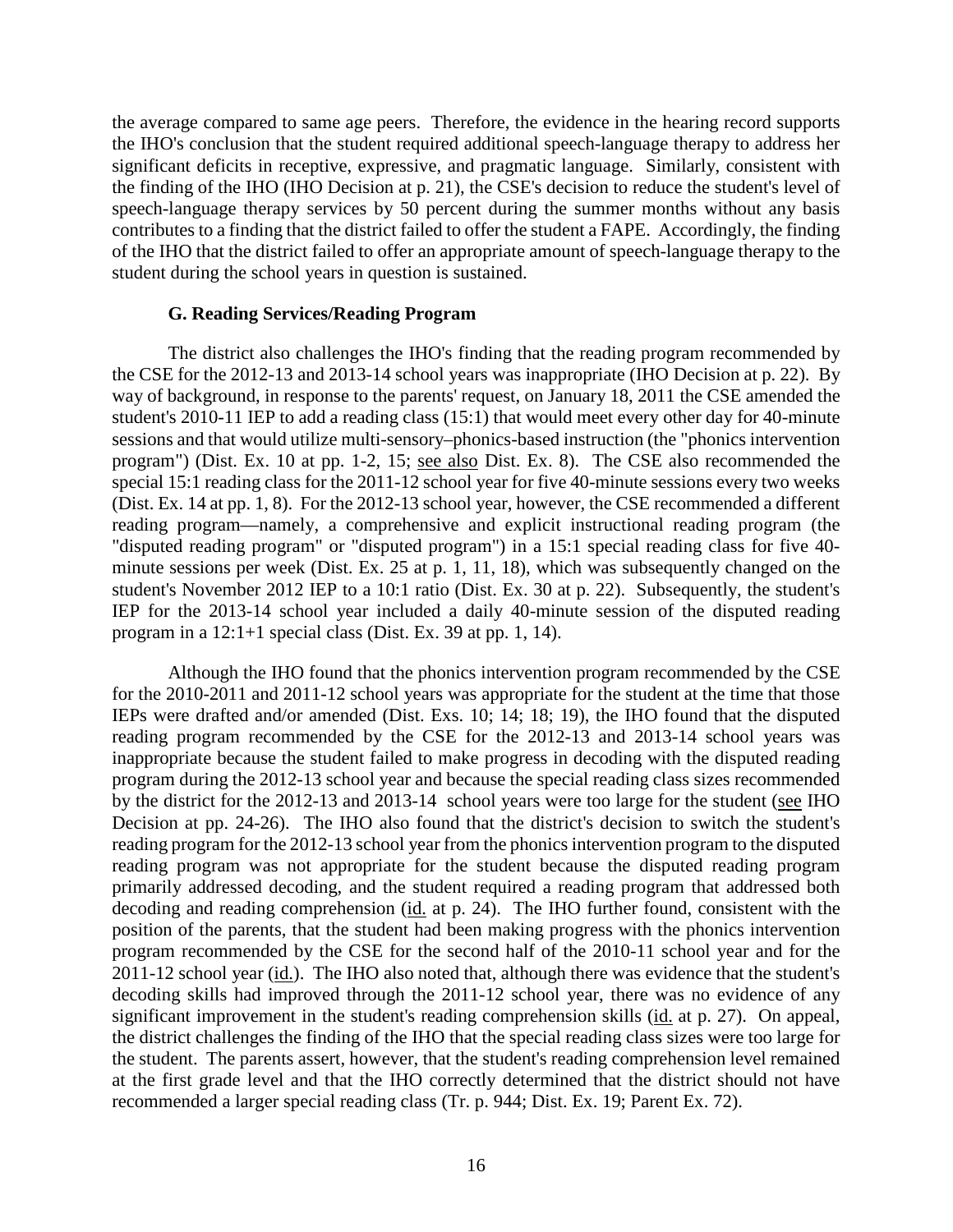The evidence in the hearing record reflects that the student's reading skills were well below average in both reading comprehension and decoding compared to same age peers (Dist. Ex. 10 at pp. 5-6). The hearing record also indicates that the student benefited from a systematic and supportive approach to reading that included accommodations, such as previewing of unfamiliar text and comprehension cues (id. at p. 5). The hearing record reflects that the student demonstrated progress in reading during the 2010-11 and 2011-12 school years. The January 2011 IEP indicated that the student was reading at a beginning first-grade reading level (Dist. Ex. 10 at p. 5). The April 2011 IEP indicted that the student reading skills had progressed to end of second grade level (Dist. Ex. 14 at p. 3). The April 2012 IEP noted that the student decoded at a fourth-grade level but that her comprehension skills were not as well developed (Dist. Ex. 25 at p. 5).

Furthermore, in May 2013, the student's pure decoding skills were identified to be at the fifth grade level (Dist. Ex. 39 at p. 7). The student's comprehension skills were at the first grade level; however, the student's difficulty with attention and dysfluency negatively affected her overall reading performance (id. at p. 7). The student demonstrated well below grade level skills in reading, including decoding and reading comprehension, as described in the student's IEPs for the 2012-13 and 2013-14 school years (see Dist. Ex. 32 at p. 7; 39 at p. 7). The January 2013 IEP indicated the student consistently applied reading comprehension strategies during group reading activities and demonstrated good comprehension of the texts through in-class discussion and homework assignments (Dist. Ex. 32 at p. 7). The student's May 2013 IEP indicated the student was a slow reader making many omissions as well as repeating words/phrases but was able to selfcorrect (Dist. Ex. 39 at p. 7). The May 2013 IEP indicated that the student's decoding and basic reading skills were an area of personal strength (Dist. Ex. 39 at p. 7). Accordingly, based on the student's progress and reading needs at the time that the student's IEPs were drafted for the 2012- 13 and 2013-14 school years, the class-size recommendations for reading instruction were appropriate because, as noted above, the student had already demonstrated an ability to make, and did make, progress in a special 15:1 reading class during the 2011-12 school year and exhibited relative strengths in reading, despite her overall delays in decoding and comprehension.

With regard to the change from the phonics intervention program to the disputed reading program, the district director of special education and the special education teacher both testified that, compared to the phonics intervention program, the disputed reading program would address both the decoding and comprehension (see Tr. pp. 274, 874).<sup>19</sup> The evidence in the hearing record indicates the student demonstrated significant delays in both decoding and reading comprehension and, accordingly, recommendation for a reading program that addressed both deficits was more than appropriate.

The IHO also concluded that the student did not make meaningful progress with the daily special class reading instruction, which utilized the disputed reading program during the 2012-13 school year (IHO Decision at pp. 24-26). Contrary to the IHO's assertion, during the 2012-13 school year, the student's performance in the area of reading increased from a Lexile of 0 in September 2012 to 266 in April 2013 (Parent Ex. 79 at p. 1). Additionally, the student's special education teacher testified that, by summer 2013, the student was decoding at end of fourth

<sup>&</sup>lt;sup>19</sup> At the February 2012 CSE meeting the parents and the district discussed the disputed reading program, and the CSE recommended the student undergo an evaluation for the disputed reading program (Dist. Ex. 19 at p. 12).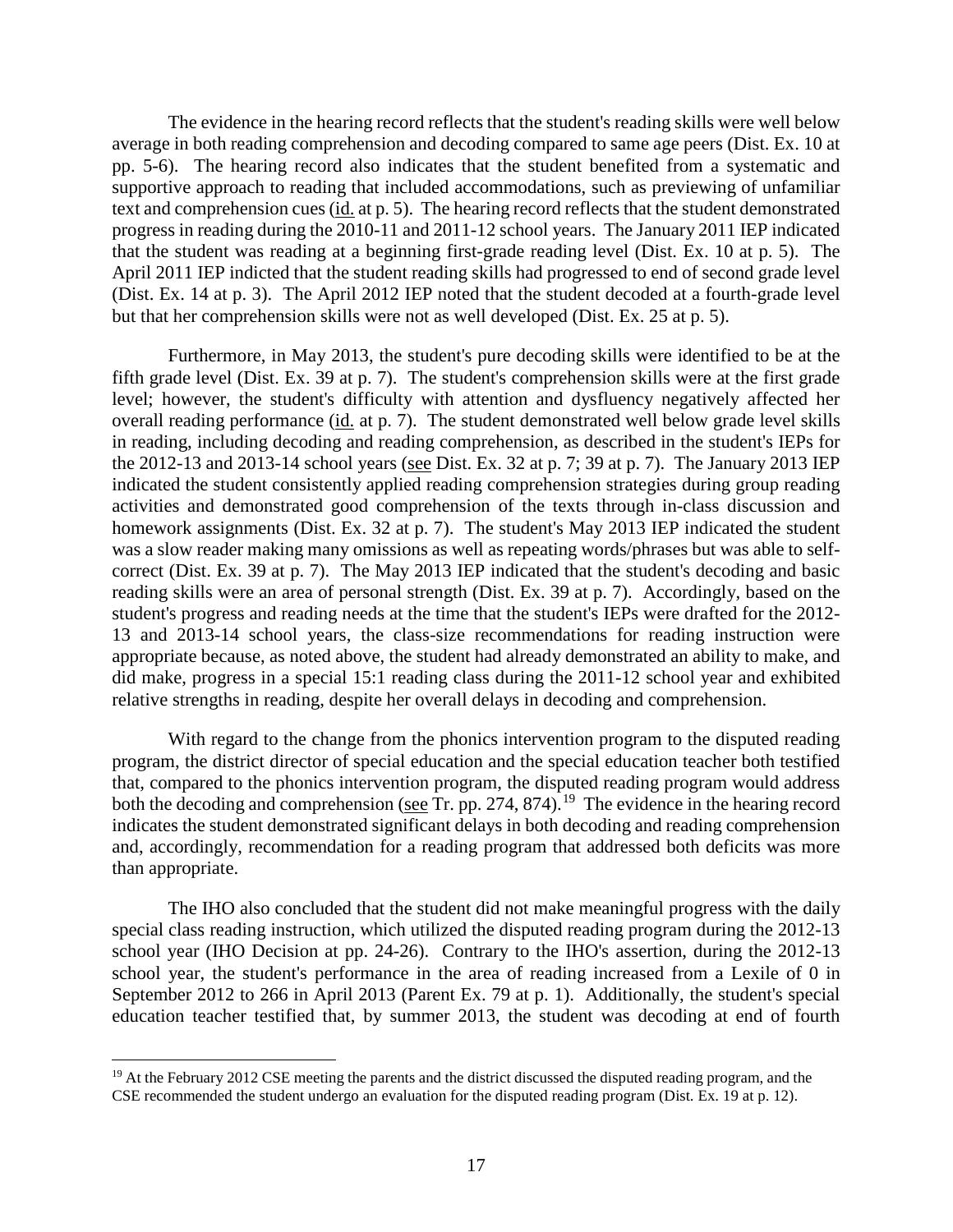grade/beginning fifth grade level and reading comprehension skills were at a second grade level (Tr. p. 127). The special education teacher also testified that, in relation to the student's reading skills, in February 2013, the student achieved a fifth grade level compared to being at a second grade/end of third grade level in June 2012 (Tr. p. 134; Dist. Exs. 39 p. 27; 40).

In view of the foregoing, the IHO's findings relative to the district's recommendation of the phonics intervention program for the 2010-11 and 2011-12 school year are sustained, and the IHO's findings that the CSE inappropriately recommended the disputed reading program for the 2012-13 and 2013-14 school year are annulled.

# **H. Relief**

Having found that the district denied the student a FAPE in light of the insufficient level of OT and speech-language therapy services that it offered the student during the 2010-11, 2011- 12, 2012-13, and 2013-14 school years, a determination must be made with regard to what relief, if any, is warranted in this case and whether the relief awarded by the IHO, which is challenged by both the district and the parents in their respective appeal and cross-appeal, was appropriate.

# **1. Summer 2013 Tuition Reimbursement**

The IHO's directed the district to reimburse the parents for a portion of the student's tuition at Riverview relative to the student's attendance during the summer 2013 (IHO Decision at p. 37).

## **a. Unilateral Placement**

A private school placement must be "proper under the Act" (Carter, 510 U.S. at 12, 15; Burlington, 471 U.S. at 370), i.e., the private school must provide an educational program which meets the student's special education needs (see Gagliardo, 489 F.3d at 112, 115; Walczak, 142 F.3d at 129; Matrejek, 471 F. Supp. 2d at 419). A parent's failure to select a program approved by the State in favor of an unapproved option is not itself a bar to reimbursement (Carter, 510 U.S. at 13-14). The private school need not employ certified special education teachers or have its own IEP for the student (id. at 14). Parents seeking reimbursement "bear the burden of demonstrating that their private placement was appropriate, even if the IEP was inappropriate" (Gagliardo, 489 F.3d at 112; see M.S. v. Bd. of Educ., 231 F.3d 96, 104 [2d Cir. 2000]). "Subject to certain limited exceptions, 'the same considerations and criteria that apply in determining whether the [s]chool [d]istrict's placement is appropriate should be considered in determining the appropriateness of the parents' placement..."" (Gagliardo, 489 F.3d at 112, quoting Frank G. v. Bd. of Educ., 459 F.3d 356, 364 [2d Cir. 2006]; see Rowley, 458 U.S. at 207). Parents need not show that the placement provides every special service necessary to maximize the student's potential (Frank G., 459 F.3d at 364-65). When determining whether the parents' unilateral placement is appropriate, "[u]ltimately, the issue turns on" whether that placement is "reasonably calculated to enable the child to receive educational benefits" (Frank G., 459 F.3d at 364; see Gagliardo, 489 F.3d at 115; Berger v. Medina City Sch. Dist., 348 F.3d 513, 522 [6th Cir. 2003] [stating "evidence of academic progress at a private school does not itself establish that the private placement offers adequate and appropriate education under the IDEA"]). A private placement is only appropriate if it provides education instruction specially designed to meet the unique needs of a student (20 U.S.C. § 1401[29]; 34 CFR 300.39[a][1]; Educ. Law § 4401[1]; 8 NYCRR 200.1[ww]; Rowley, 458 U.S.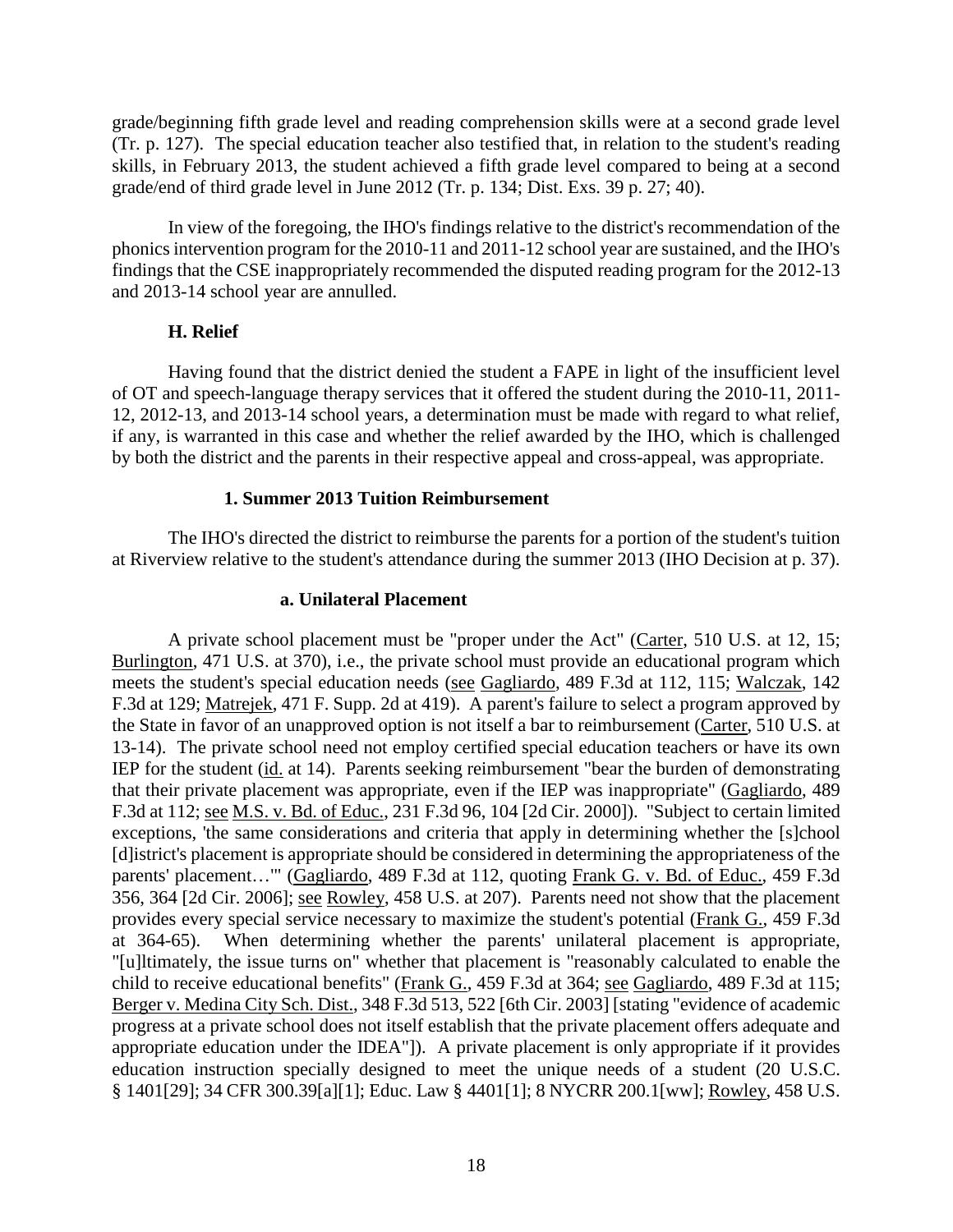at 188-89; Gagliardo, 489 F.3d at 114-15 [noting that even though the unilateral placement provided special education, the evidence did not show that it provided special education services specifically needed by the student]; Frank G., 459 F.3d at 365; Stevens v. New York City Dep't of Educ., 2010 WL 1005165, at \*9 [S.D.N.Y. Mar. 18, 2010]).

The Second Circuit has set forth the standard for determining whether parents have carried their burden of demonstrating the appropriateness of their unilateral placement.

> No one factor is necessarily dispositive in determining whether parents' unilateral placement is reasonably calculated to enable the child to receive educational benefits. Grades, test scores, and regular advancement may constitute evidence that a child is receiving educational benefit, but courts assessing the propriety of a unilateral placement consider the totality of the circumstances in determining whether that placement reasonably serves a child's individual needs. To qualify for reimbursement under the IDEA, parents need not show that a private placement furnishes every special service necessary to maximize their child's potential. They need only demonstrate that the placement provides educational instruction specially designed to meet the unique needs of a handicapped child, supported by such services as are necessary to permit the child to benefit from instruction.

(Gagliardo, 489 F.3d at 112, quoting Frank G., 459 F.3d at 364-65).

Initially, while, as discussed below, a residential placement is quite restrictive for this student, as discussed below relative to the IHO's placement order for the 2013-14 school year, the Second Circuit recently held that while the restrictiveness of a unilateral parental placement may be considered in determining whether the parents are entitled to an award of tuition reimbursement, parents are not held as strictly to the standard of placement in the LRE as school districts (C.L. v. Scarsdale Union Free Sch. Dist., 744 F.3d 826, 836-37 [2d Cir. 2014]; Frank G., 459 F.3d at 364 ; Rafferty v. Cranston Pub. Sch. Comm., 315 F.3d 21, 26-27 [1st Cir. 2002]; M.S v. Bd. of Educ., 231 F.3d 96, 105 [2d Cir. 2000] [stating that parents "may not be subject to the same mainstreaming requirements as a school board"]; Schreiber v. E. Ramapo Cent. Sch. Dist., 700 F. Supp. 2d 529, 552 [S.D.N.Y. 2010]; W.S. v. Rye City School Dist., 454 F. Supp. 2d 134,138 [S.D.N.Y. 2006]; Pinn v. Harrison Cent. Sch. Dist., 473 F. Supp. 2d 477, 482-83 [S.D.N.Y. 2007]). Consequently, under the facts and circumstances of relating to the parents' unilateral placement of the student at Riverview during the summer of 2013, the restrictiveness of the residential school does not otherwise preclude a finding that it was appropriate to meet the student's needs in this instance.

The parents' have otherwise satisfied their burden of demonstrating that the unilateral placement of the student for the summer at Riverview was appropriate because Riverview addressed the unique needs of the student during those months (Gagliardo, 489 F.3d at 112). For example, the evidence in the hearing record reflects that the student demonstrated particular needs in the areas of cognition, academics language processing, and fine motor skills (see Dist. Exs. 7; 9-10; 14; 18-19; 25; 28; 30; 32; 39). Riverview, an out-of-state nonpublic school designed for the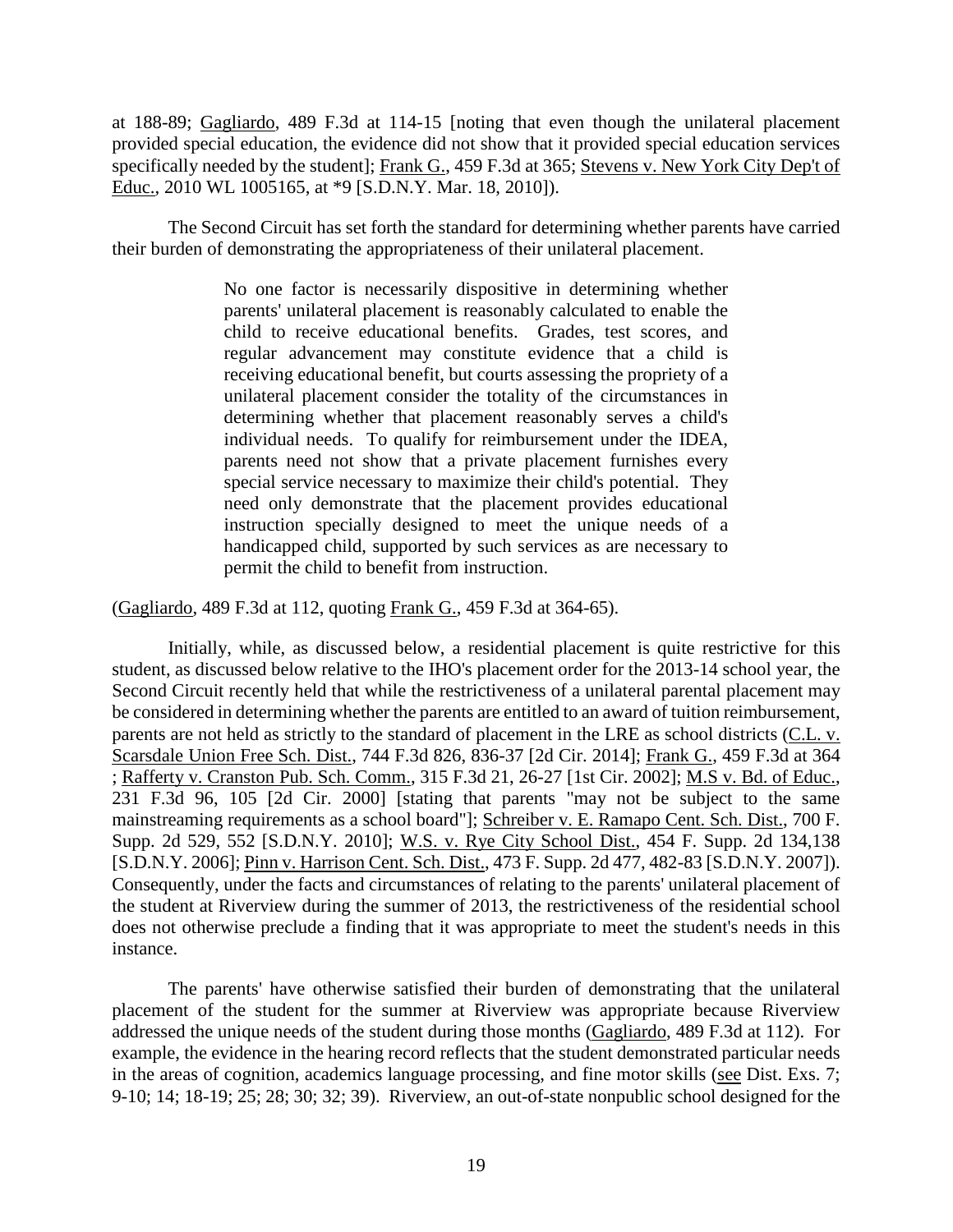students with language based learning disabilities with IQs ranging from 65-90 (Tr. pp. 1108-10, 1260), addressed the student's cognitive, academic, and social needs (Tr. pp. 1004-08, 1064-67, 1071-72, 1077-80, 1112-13, 1124-25, 1132, 1339-40). In addition, to address the student's language needs, Riverview typically followed the student's IEP and increased the frequency of speech-language services when needed (Tr. pp. 1068-69, 1151-52).<sup>20</sup> In addition to the reasons stated by the IHO, the evidence in the hearing record demonstrates that Riverview offered specially designed instruction that addressed the student's needs in the areas of academics, cognition, and language during the summer 2013, and therefore, constituted an appropriate unilateral placement.

#### **b. Equitable Considerations**

The final criterion for a reimbursement award is that the parents' claim must be supported by equitable considerations. Equitable considerations are relevant to fashioning relief under the IDEA (Burlington, 471 U.S. at 374; R.E., 694 F.3d at 185, 194; M.C. v. Voluntown Bd. of Educ., 226 F.3d 60, 68 [2d Cir. 2000]; see Carter, 510 U.S. at 16 ["Courts fashioning discretionary equitable relief under IDEA must consider all relevant factors, including the appropriate and reasonable level of reimbursement that should be required. Total reimbursement will not be appropriate if the court determines that the cost of the private education was unreasonable"]). The IDEA also provides that reimbursement may be reduced or denied when parents fail to challenge the appropriateness of an IEP in a timely manner, fail to make their child available for evaluation by the district, or upon a finding of unreasonableness with respect to the actions taken by the parents (20 U.S.C. § 1412[a][10][C][iii]; 34 CFR 300.148[d]; see S.W. v. New York City Dep't of Educ., 646 F. Supp. 2d 346, 362-64 [S.D.N.Y. 2009]; Thies v. New York City Bd. of Educ., 2008 WL 344728 [S.D.N.Y. Feb. 4, 2008]; M.V. v. Shenendehowa Cent. Sch. Dist., 2008 WL 53181, at \*5 [N.D.N.Y. Jan. 2, 2008]; Bettinger v. New York City Bd. of Educ., 2007 WL 4208560, at \*4 [S.D.N.Y. Nov. 20, 2007]; Carmel Cent. Sch. Dist. v. V.P., 373 F. Supp. 2d 402, 417-18 [S.D.N.Y. 2005], aff'd, 192 Fed. App'x 62, 2006 WL 2335140 [2d Cir. Aug. 9, 2006]; Werner v. Clarkstown Cent. Sch. Dist., 363 F. Supp. 2d 656, 660-61 [S.D.N.Y. 2005]; see also Voluntown, 226 F.3d at 69 n.9; Wolfe v. Taconic Hills Cent. Sch. Dist., 167 F. Supp. 2d 530, 533 [N.D.N.Y. 2001]).

Here, as found by the IHO, there are no equitable considerations that would bar tuition reimbursement for the cost of the student's summer 2013 attendance at Riverview (see IHO Decision at pp. 33-35). However, the IHO found that the parents solicited and acquired donations to front the cost of the summer 2013 Riverview placement through fundraising in the local community (IHO Decision at p. 35; see Tr. pp. 1025-26, 1051; Parent Ex. 85). The IHO's reduction of the amount of tuition reimbursement because the parents needed to engage in local fundraising efforts was not a proper basis to reduce the parents' award of tuition reimbursement. Parents often take loans, receive gifts and donations from friends and family, or make other financial arrangements to pay a private school, none of which offends the principles of equity, state law or the IDEA. Moreover there is no evidence that Riverview, which gained the benefits of the student's enrollment, had any relationship at all to the private donors in this instance. In short, all involved

<sup>&</sup>lt;sup>20</sup> The hearing record indicates that Riverview did not have an occupational therapist working in summer 2013 (Tr. pp. 1068-69). However, a parent need not show that their unilateral placement provides every service necessary to maximize the student's potential, but rather, must demonstrate that the placement provides education instruction specially designed to meet the unique needs of a student (M.H., 685 F.3d at 252; Gagliardo, 489 F.3d at 112; Frank G., 459 F.3d at 365; Stevens, 2010 WL 1005165, at \*9).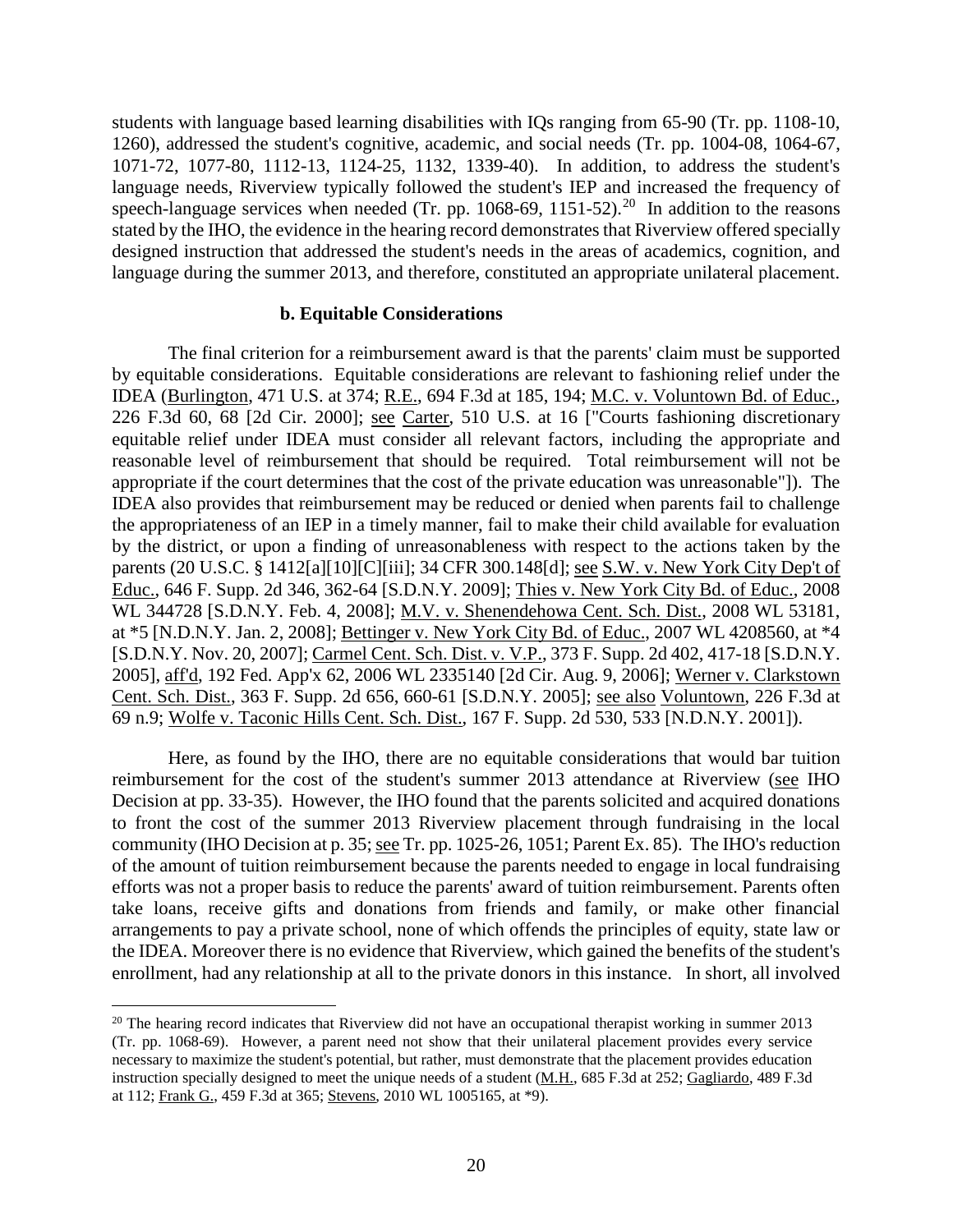appeared to be acting out of interest in the student's education alone. Accordingly, the IHO's inquiry into the source of the parents' funding in this case, and rationale for the reduction of the reimbursement award for the amount raised through the parents' fundraising efforts was improper, and the parents are entitled to full reimbursement for the entire cost of the student's tuition at Riverview for the summer (Parent Ex.  $85$ ).<sup>21</sup>

#### **2. 2013-14 IEP and Placement**

As noted above, the IHO ordered the district to immediately place the student in a residential program at Riverview and to fund that out-of-state placement, at public expense, for the 2013-14 school year beginning with the student's first day of attendance after September 1, 2013 (IHO Decision at p. 36). The IHO additionally ordered the CSE to convene and prepare an IEP for the student to include certain levels of related services. On appeal, the district argues that the IHO erred in ordering the district to immediately place the student in the residential program at Riverview and to fund the cost of the placement.

Initially, as to the student's IEP, the CSE should develop the student's IEP going forward and recommend such related services which are warranted at the time based on the student's thencurrent and evolving needs and deficits, rather than being required to adhere to the particular levels specified by the IHO. Nonetheless, as noted below, a remedy is warranted relative to the relative services omitted from the student's various IEPs.

As to placement at Riverview, the district is correct, in that there is no evidence in the hearing record demonstrating that the district was incapable of offering and providing those related services required by the student going forward or that the related services were not available at the district. As noted above, the CSE is empowered to recommend appropriate services for a student and, as such, the CSE should be the first to determine the extent to which the student can be educated with nondisabled peers in a public school setting before considering a more restrictive placement, such as the residential program at the out-of-state nonpublic school at issue in this case (see E.F. v. New York City Dep't of Educ., 2013 WL 4495676, at \*15 [E.D.N.Y. Aug. 19, 2013] [explaining that "under the law, once [the district] determined that [the public school setting] was the least restrictive environment in which [the student] could be educated, it was not obligated to consider a more restrictive environment, such as [the nonpublic school]"; A.D. v. New York City Dep't of Educ., 2013 WL 1155570, at \*8 [S.D.N.Y. Mar. 19, 2013] [finding that "[o]nce the CSE determined that [public school setting] would be appropriate for the [s]tudent, it had identified the least restrictive environment that could meet the [s]tudent's needs and did not need to inquire into more restrictive options such as nonpublic programs"]).

While on the one hand the LRE standard for reimbursement of a unilateral placement is relatively low, on the other hand requiring the District to return the student to the out-of-state residential program at Riverview is particularly inappropriate based on LRE considerations.<sup>22</sup>

 $21$  There is nothing to prohibit the parents from reimbursing the source(s) of their fundraising efforts should they elect to do so.

 $22$  In contrast to the review of Riverview as the student's unilateral placement for the summer 2013, here, where the IHO ordered the district to place the student, it is necessary to take into account LRE considerations.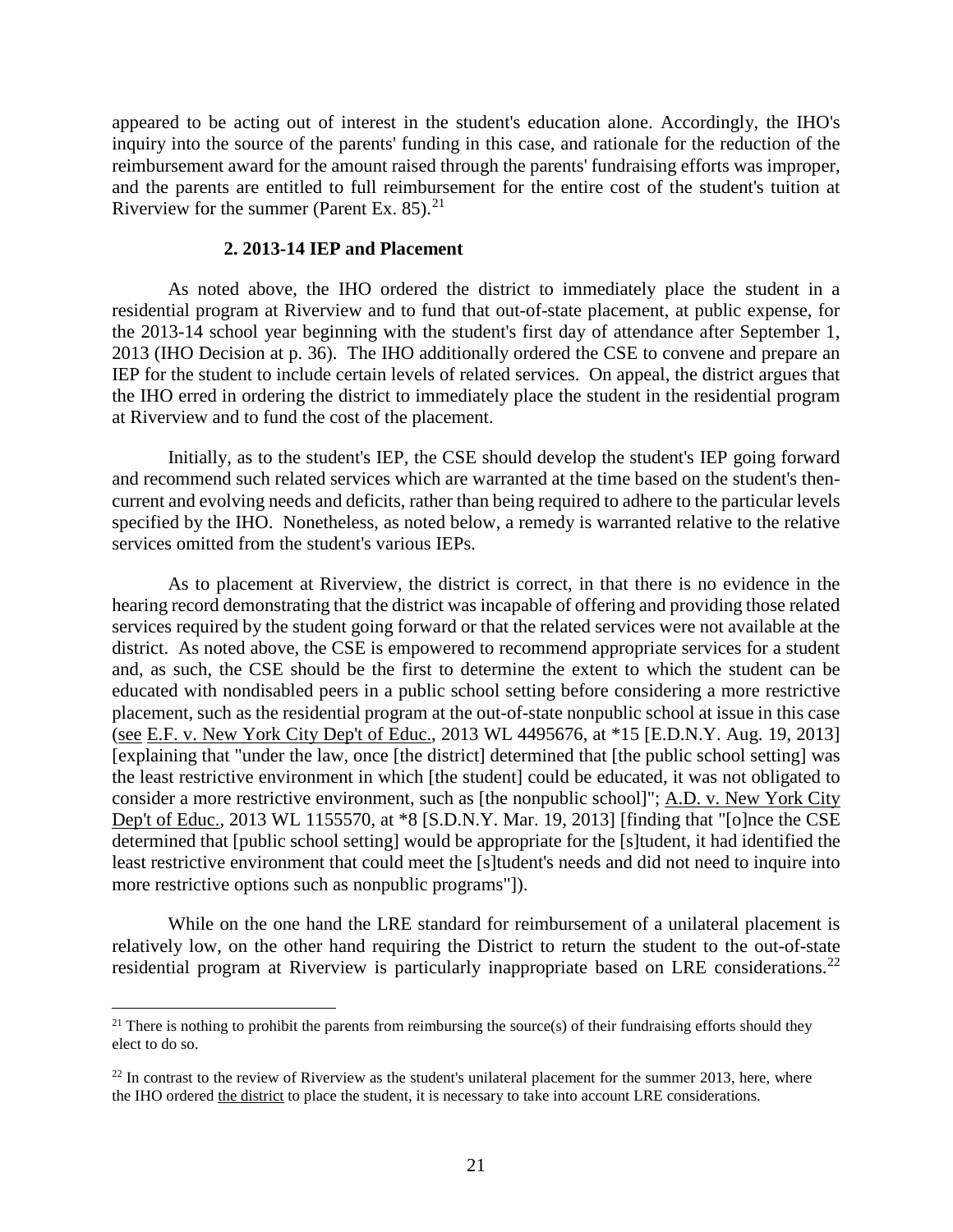While the parties disagreed over the student's related services, the hearing record provides no basis for a finding that the student could not have been educated in the school environment within the school she would otherwise attend which affords her access to her nondisabled peers (20 U.S.C. § 1412[a][5][A]; see 34 CFR 300.114[a][2][i], 300.116[a][2]; 8 NYCRR 200.6[a][1]; Newington, 546 F.3d at 112, 120-21; Oberti v. Bd. of Educ., 995 F.2d 1204, 1215 [3d Cir. 1993]; J.S. v. North Colonie Cent. Sch. Dist., 586 F. Supp. 2d 74, 82 [N.D.N.Y. 2008]; Patskin, 583 F. Supp. 2d at 430; Watson v. Kingston City Sch. Dist., 325 F. Supp. 2d 141, 144 [N.D.N.Y. 2004]; Mavis v. Sobol, 839 F. Supp. 968, 982 [N.D.N.Y. 1993]). Moreover, contrary to the IHO's view that Riverview was "not too restrictive a setting for [the student]" (IHO Decision at p. 32), a residential placement is one of the most restrictive educational placements available for a student, and such a restrictive placement is not appropriate unless it is required for a student to benefit from his or her educational program (Walczak, 142 F.3d at 122; Mrs. B., 103 F.3d at 1121-22). The Second Circuit has stated that "[w]hile some children's disabilities may indeed be so acute as to require that they be educated in residential facilities, it is appropriate to proceed cautiously whenever considering such highly restrictive placements. . . . The norm in American public education is for children to be educated in day programs while they reside at home and receive the support of their families" (Walczak, 142 F.3d at 132).

The evidence in the hearing record does not support the conclusion that this student required a residential placement. On the contrary, the evidence in the hearing record establishes that the student did make progress in the district during the 2010-11, 2011-12, and 2012-13 school years commensurate with her cognitive abilities, and the student was capable of continuing to make progress with the appropriate level of related services in place. Accordingly, that portion of the IHO's decision ordering the district to remove the student from the public school and immediately place the student out-of-state at Riverview for the 2013-14 school year is reversed.

## **3. Compensatory Education**

As compensatory education or additional services is available as another equitable remedy to make up for a denial of FAPE, consideration must be given as to how the parents' request for compensatory education might make up for the insufficient related services in this case (see Newington, 546 F.3d at 122-23; Parents of Student W. v. Puyallup Sch. Dist., 31 F.3d 1489, 1497 [9th Cir. 1994] [holding that "[a]ppropriate relief is relief designed to ensure that the student is appropriately educated within the meaning of the IDEA"]; Bd. of Educ. v. Munoz, 16 A.D.3d 1142 [4th Dep't 2005]).

The IDEA authorizes "appropriate" relief to be awarded for a denial of a FAPE, including compensatory education or additional services—specifically, the "replacement of educational services that the child should have received in the first place" (Reid v. District of Columbia, 401 F.3d 516, 518 [D.C. Cir. 2005]; accord Newington, 546 F.3d at 123). Compensatory education is an equitable remedy that is tailored to meet the unique circumstances of each case (Wenger v. Canastota, 979 F. Supp. 147 [N.D.N.Y. 1997]). Within the Second Circuit, compensatory relief in the form of supplemental special education or related services has been awarded to students who are eligible for continued instruction under the IDEA if there has been a denial of a FAPE (see Newington, 546 F.3d at 123 [stating that "[t]he IDEA allows a hearing officer to fashion an appropriate remedy, and . . . compensatory education is an available option under the Act to make up for denial of a [FAPE]"]; Student X. v. New York City Dep't of Educ., 2008 WL 4890440, at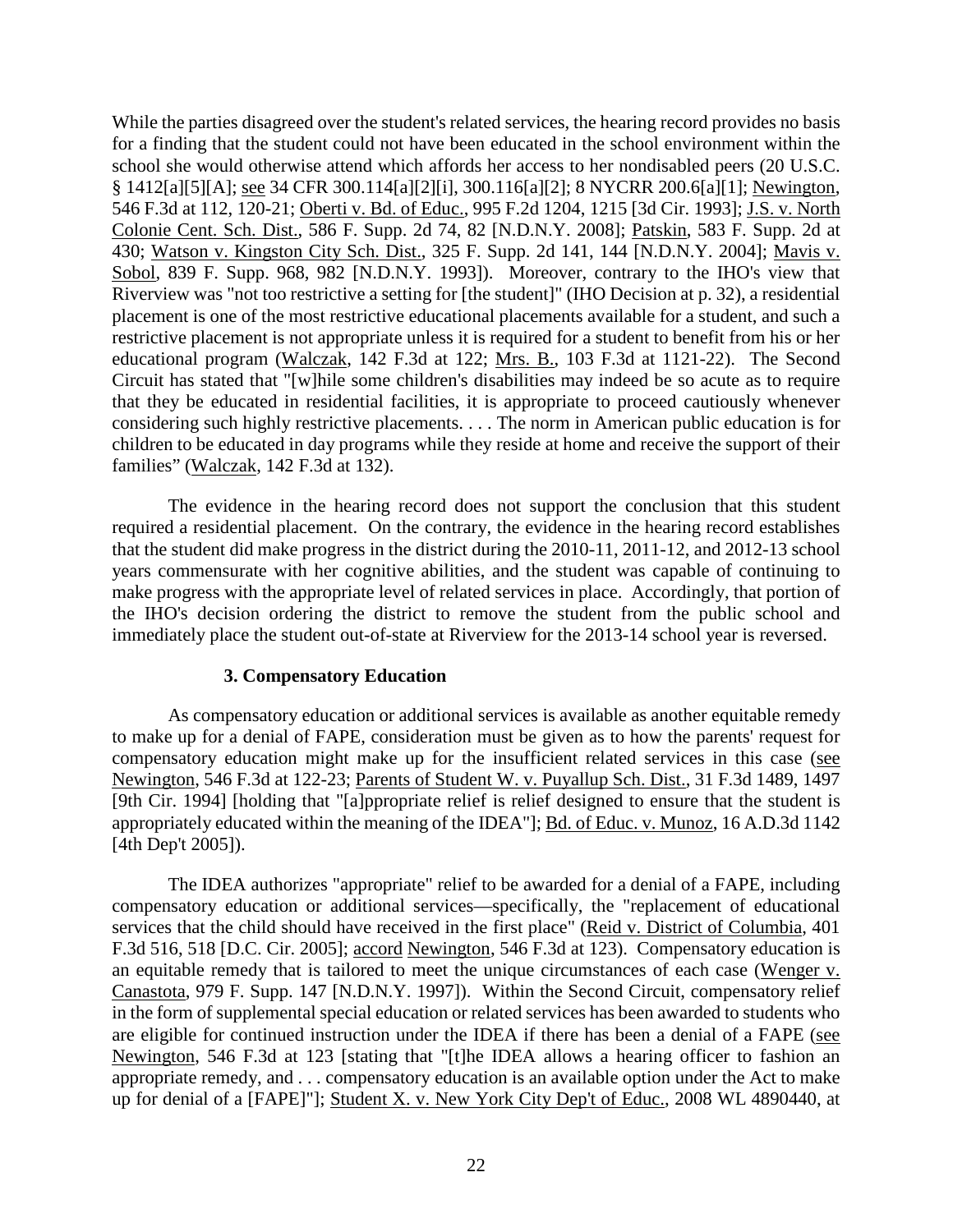\*23 [E.D.N.Y. Oct. 30, 2008]; see generally R.C. v. Bd of Educ., 2008 WL 9731053, at \*12-13 [S.D.N.Y. March 6, 2008]). Likewise, SROs have awarded compensatory "additional services" to students who remain eligible to attend school and have been denied appropriate services, if such deprivation of instruction could be remedied through the provision of additional services before the student becomes ineligible for instruction by reason of age or graduation (Bd. of Educ. v. Munoz, 16 A.D.3d 1142 [finding it proper for an SRO to order a school district to provide "makeup services" to a student upon the school district's failure to provide those educational services to the student during home instruction]; see. e.g., Application of a Student with a Disability, Appeal No. 12-209; Application of the Dep't of Educ., Appeal No. 12-135).

The purpose of an award of additional services is to provide an appropriate remedy for a denial of a FAPE (see Newington, 546 F.3d at 123 [holding that compensatory education is a remedy designed to "make up for" a denial of a FAPE]; see also Reid, 401 F.3d at 524 [holding that, in fashioning an appropriate compensatory education remedy, "the inquiry must be factspecific, and to accomplish IDEA's purposes, the ultimate award must be reasonably calculated to provide the educational benefits that likely would have accrued from special education services the school district should have supplied in the first place"]; Puyallup, 31 F.3d at 1497). Accordingly, an award of additional services should aim to place the student in the position he or she would have been in had the district complied with its obligations under the IDEA (see Newington, 546 F.3d at 123 [holding that compensatory education awards should be designed so as to "appropriately address[] the problems with the IEP"]; see also Draper v. Atlanta Indep. Sch. Sys., 518 F.3d 1275, 1289 [11th Cir. 2008] [holding that "[c]ompensatory awards should place children in the position they would have been in but for the violation of the Act"]; Bd. of Educ. v. L.M., 478 F.3d 307, 316 [6th Cir. 2007] [holding that "a flexible approach, rather than a rote hourby-hour compensation award, is more likely to address [the student's] educational problems successfully"]; Reid, 401 F.3d at 518, 525 [holding that compensatory education is a "replacement" of educational services the child should have received in the first place" and that compensatory education awards "should aim to place disabled children in the same position they would have occupied but for the school district's violations of IDEA"]; Puyallup, 31 F.3d at 1497 ["There is no obligation to provide a day-for-day compensation for time missed"]).

There is no sense in waiting years to initiate a compensatory education award until after the student as exited the secondary education system. In this case, for substantially the same the reasons stated by the IHO (see IHO Decision at pp. 27-29), the IHO properly denied the parents' request, renewed in their cross-appeal, for compensatory education consisting of three years of post-secondary education at Riverview because compensatory education in that form would not be the appropriate relief to compensate the student for the district's failure to include direct OT services in the student's IEPs for the years in question and failure to recommend an appropriate level of speech-language therapy services. Rather, the parents are entitled to compensatory additional services, as directed below, equivalent to the level of OT and speech-language therapy from which the student was deprived for the second half of 2010-11 and the 2011-12, 2012-13, and 2013-14 school years.

As the parties have prepared little argument with respect to the development of a compensatory education award, a quantitative approach will be used rather than a qualitative approach. The compensatory additional services that will be awarded to the student for speechlanguage therapy are calculated to remedy the deprivation of the appropriate levels of speech-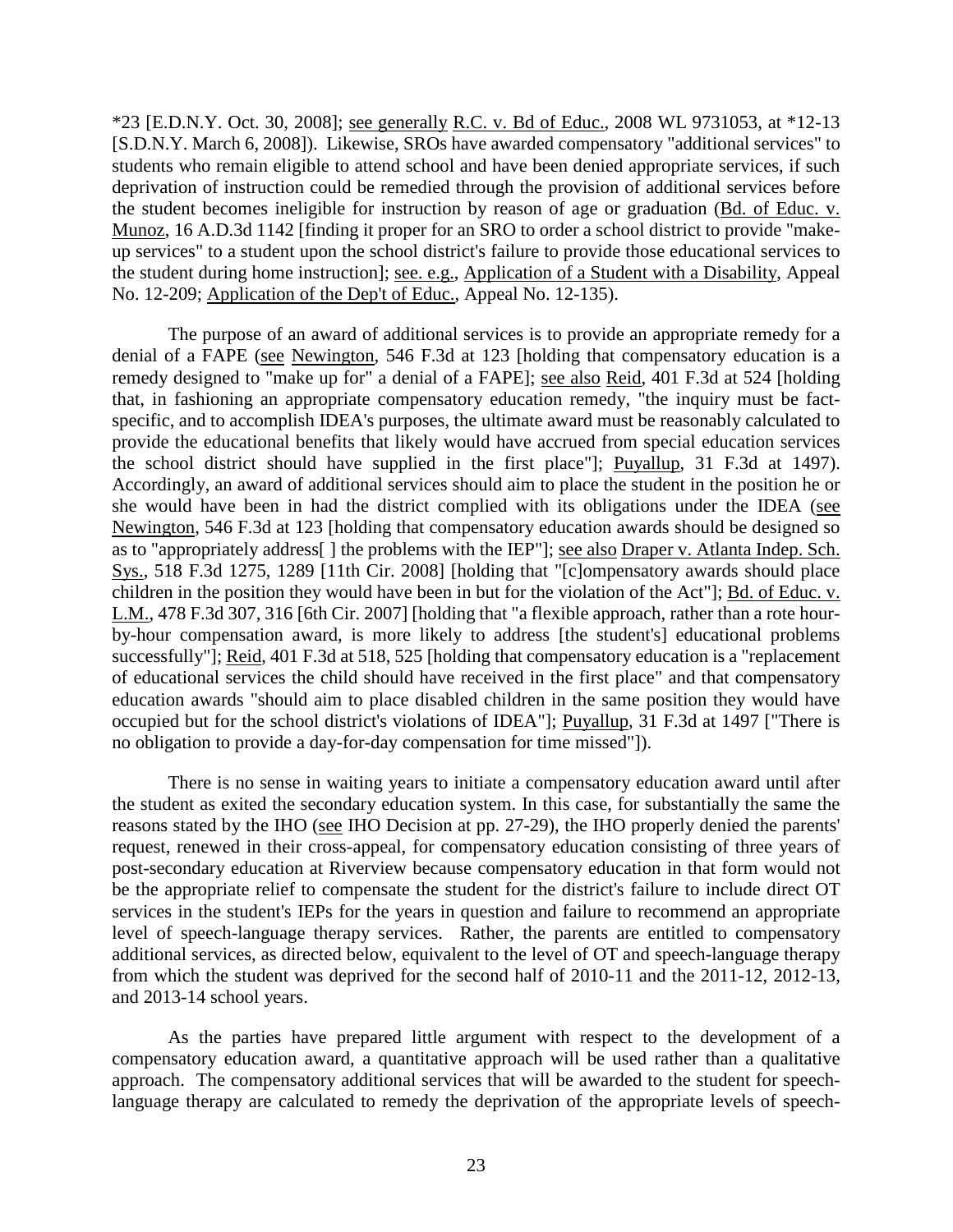language therapy that the student should have received during the 2010-11, 2011-12, 2012-13, and 2013-14school years.<sup>23</sup> The calculation, in minutes, is set forth below, where there are 36 weeks during a 10-month school year and six additional weeks in an extended 12-month school year (for a total of 42 weeks in a 12-month or extended school year), and where the amount and rate of compensatory additional speech-language therapy services is awarded at the same level that the IHO found appropriate for the 2013-14 school year, which was three 30-minute small-group sessions per week. $^{24}$ 

Thus, the total amount of compensatory additional speech and language services is: three 30-minute small-group sessions per week (the appropriate amount of speech-language therapy services found by the IHO) for three and a half 12-month school years (but only the period of deprivation that the district is responsible for), in minutes, minus the amount of speech-language therapy, in minutes, recommended by the district during the second half of the 2010-11 school year, the 2011-12, and 2012-13 school years, and the 10-month portion of the 2013-14 school year. Accordingly, three-and-a-half years of compensatory additional services at the rate awarded by the IHO would total the following in minutes, where the student would receive three, 30-minute sessions of therapy per week on a 12-month basis: 18 weeks (half of 2010-11 school year) + 6 weeks (summer 2011) + 36 weeks (2011-12) + 6 weeks (summer 2012) + 36 weeks (2012-13) + 36 weeks (2013-14) = 138 weeks. Three 30-minute sessions per week for 138 weeks amounts to a total of 414 30-minute sessions of speech-language therapy, which in turn equals 12,420 minutes (414 sessions x 30 minutes) to remedy the deprivation of speech-language therapy services during the disputed school years. However, the compensatory additional services award must be reduced by the number of minutes of speech-language therapy services recommended by the district during the years in question. Accordingly, subtracted from the bank total of 12,420 minutes are the following:

#### 2010-11 School Year (January 2011–June 2011):

| Two 40-minute sessions per week (80 minutes) x 18 weeks $=$       | 1440 minutes |
|-------------------------------------------------------------------|--------------|
| 2011-12 School Year (Summer: July 2011–August 2011):              |              |
| One 30-minute session per week (30 minutes) x 6 weeks<br>$\equiv$ | 180 minutes  |
| 2011-12 School Year (September 2011–June 2012):                   |              |
| Two 30-minute sessions per week (60 minutes) x 36 weeks $=$       | 2160 minutes |
| 2012-13 School Year (Summer: July 2012–August 2012):              |              |

<sup>&</sup>lt;sup>23</sup> Because the parents unilaterally placed the student at Riverview for the summer 2013 period, and because the parents' are being reimbursed for the entire cost of the student's summer 2013 attendance at Riverview, the district is not obligated to remedy any deprivation of speech-language therapy or OT for the 6 weeks of summer 2013, and the compensatory additional services award is adjusted accordingly herein.

 $24$  The school year consists of 180 school days, which equals 36 weeks.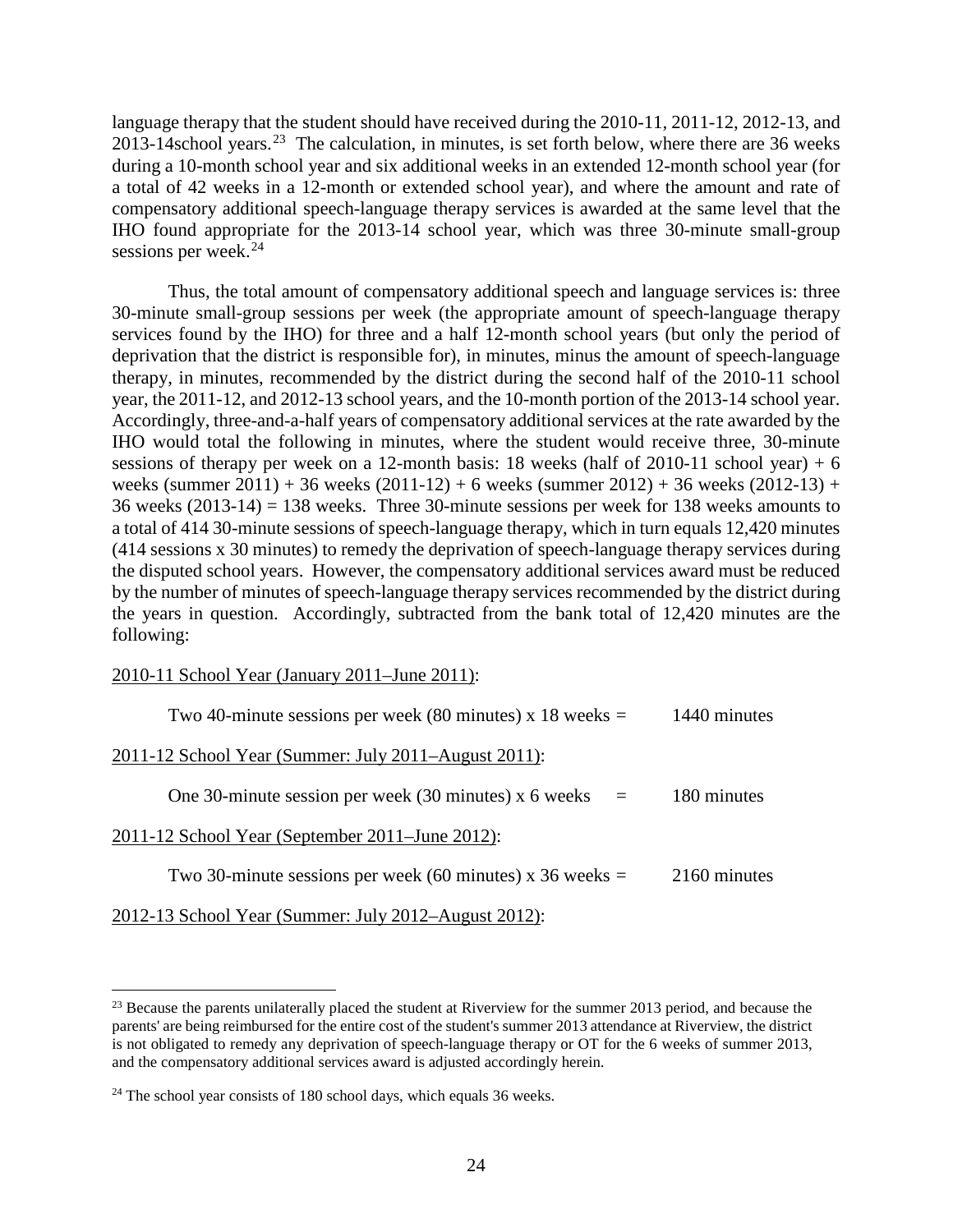| One 30-minute session per week (30 minutes) $x$ 6 weeks =   | 180 minutes  |
|-------------------------------------------------------------|--------------|
| 2012-13 School Year (September 2012–June 2013):             |              |
| Two 30-minute sessions per week (60 minutes) x 36 weeks $=$ | 2160 minutes |
| 2013-14 School Year (September 2013–June 2014):             |              |
| Two 30-minute sessions per week (60 minutes) x 36 weeks $=$ | 2160 minutes |
|                                                             |              |

#### **4140 minutes**

Accordingly, the district is ordered to provide compensatory additional speech-language therapy services in a small group in the amount of 69 hours (4,140 minutes / 60 minutes). If the district elects to do so, and the parents agree, the speech-language therapy may be provided as direct 1:1 therapy for all or any portion of the 4,140 minutes.

In addition, the compensatory additional 1:1 direct OT services are calculated in the same manner as the speech-language therapy services and are awarded to remedy the deprivation of 1:1 direct OT that the student should have received during the 2010-11, 2011-12, 2012-13, and 2013- 14 school years. Thus, the total amount of compensatory additional 1:1 direct OT services that the district shall provide is equal to the sum total of two sessions per week of 1:1 direct OT (the appropriate amount found by the IHO) for three-and-a-half 12-month school years (not including summer 2013), as follows (in minutes):

2010-11 School Year (January 2011–June 2011):

| Two 30 minute sessions per week (60 minutes) x 18 weeks $=$ | 1080 minutes |
|-------------------------------------------------------------|--------------|
| 2011-12 School Year (July 2011–June 2012):                  |              |
| Two 30-minute sessions per week (60 minutes) x 42 weeks $=$ | 2520 minutes |
| 2012-13 School Year (July 2012–June 2013):                  |              |
| Two 30-minute sessions per week (60 minutes) x 42 weeks $=$ | 2520 minutes |
| 2013-14 School Year (September 2013–June 2014):             |              |
| Two 30-minute sessions per week (60 minutes) x 36 weeks $=$ | 2160 minutes |
|                                                             |              |

#### **8280 minutes**

\_\_\_\_\_\_\_\_\_\_\_\_

Accordingly, the district is ordered to provide compensatory additional 1:1 direct OT services in the amount of 138 hours (8,280 minutes / 60 minutes).